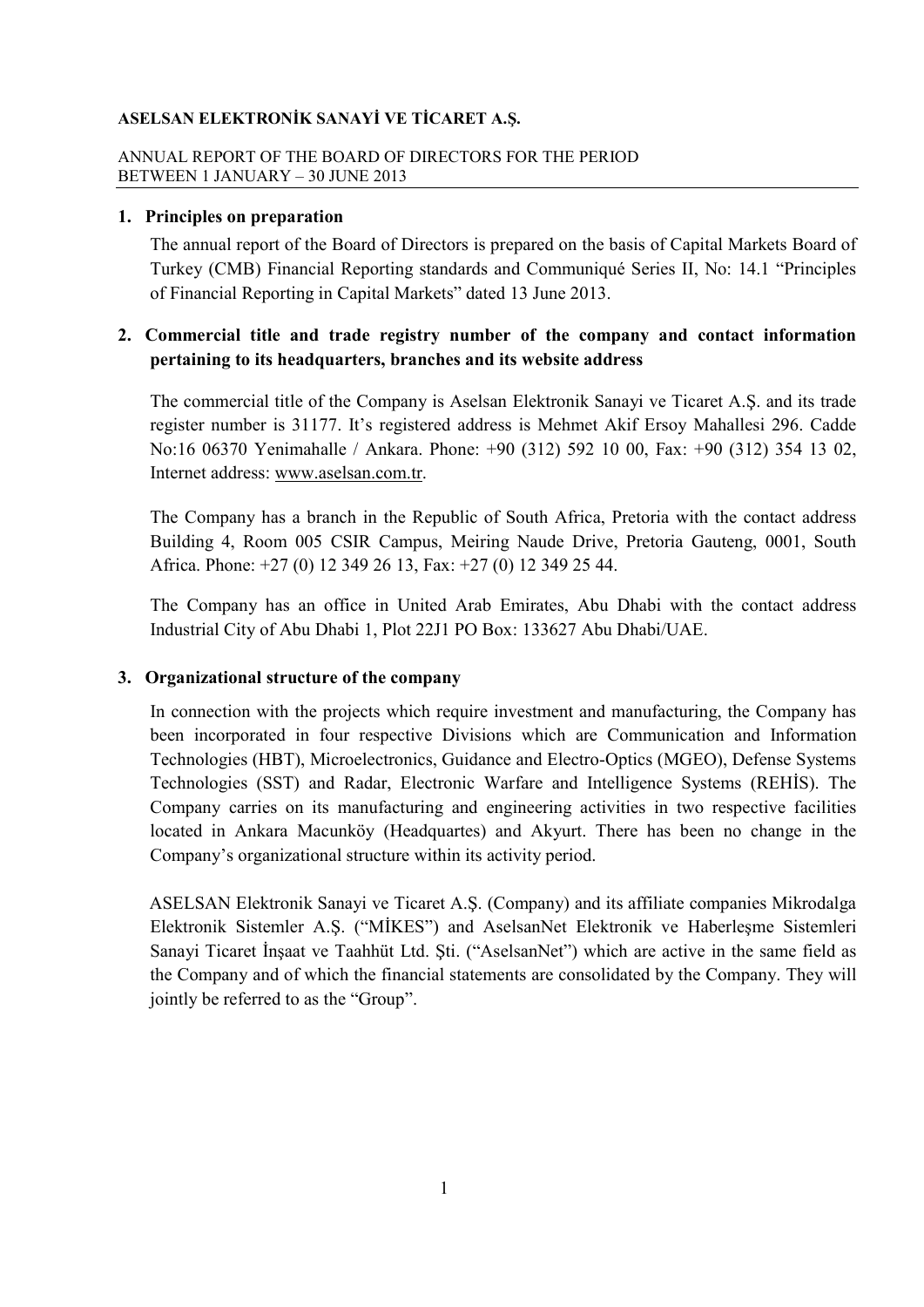## ANNUAL REPORT OF THE BOARD OF DIRECTORS FOR THE PERIOD BETWEEN 1 JANUARY – 30 JUNE 2013

# **4. The Company's capital and partnership structure with the changes during the accounting period**

|                                        |              |             |              | 31              |
|----------------------------------------|--------------|-------------|--------------|-----------------|
|                                        | <b>Share</b> | 30 June     | <b>Share</b> | <b>December</b> |
| <b>Partners</b>                        | $(\%)$       | $2013$ (TL) | (%)          | $2012$ (TL)     |
| <b>Turkish Armed Forces Foundation</b> |              |             |              |                 |
| (TAFF)                                 | 84,58        | 422.912.812 | 84,58        | 422.912.812     |
| Other shareholders                     | 0,12         | 577.846     | 0,12         | 577.846         |
| Quoted in stock exchange               | 15,30        | 76.509.342  | 15,30        | 76.509.342      |
| Nominal capital                        | 100          | 500.000.000 | 100          | 500.000.000     |
| Share capital adjustment               |              | 98.620.780  |              | 98.620.780      |
| Inflation adjusted capital             |              | 598.620.780 |              | 598.620.780     |

The capital structure as of 30 June 2013 and 31 December 2012 are as follows:

The nominal capital of the Company is TL 500.000.000 (TL fivehundredmillion) and is divided into 50.000.000.000 (fiftybillion) shares, each having a nominal value of 1 Kuruş (1% of 1 Turkish Lira). 30.272.727.273

 (thirtybilliontwohundredandseventytwomillionsevenhundredandtwentyseventhousandtwohundre dandseventythree) of the shares are Group A shares and 19.727.272.727 (nineteenthousandsevenhundredandtwentysevenmilliontwohundredandseventytwothousandseven hundredandtwentyseven) of the shares are Group B Shares. All shares are in the name of the holder. Group A shares are nominative preferred shares and 6 of the Members of the Board of Directors are elected among the Group A preferred shareholders or among the candidates designated by them. Furthermore, while issuing a new share, the proportion of the Group A nominative shares in the capital is preserved.

No change has occurred in the shareholders' structure and the Company's capital during the period.

**5. Reporting period, title of the partnership, names, surnames and jurisdiction of the chairman, members and the managing members who served in the board of directors and auditors during the period, the term of office of the duties (with commence and end dates)** 

# **Members of the Board of Directors**

Pursuant to the provisions of the Company Articles of Association, the Board of Directors comprise 6 members to be elected among the Group A preferred shareholders or among the candidates designated by them along with the 3 independent members to be elected in scope of the CMB regulations which make 9 members in total. Information regarding the Members of the Board of Directors are as follows: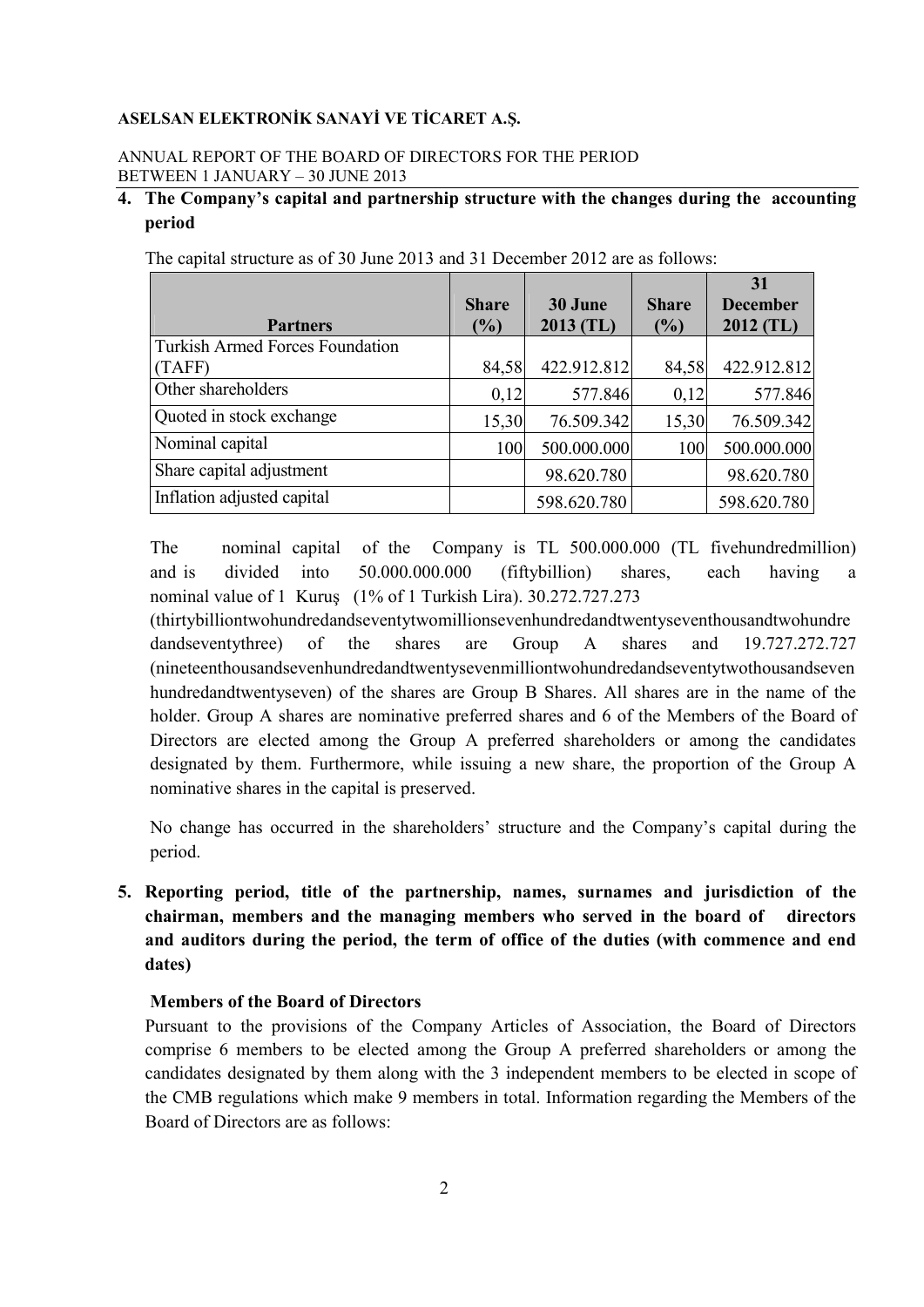### ANNUAL REPORT OF THE BOARD OF DIRECTORS FOR THE PERIOD BETWEEN 1 JANUARY – 30 JUNE 2013

| Members of the Board of Directors (*) |                                   |                                                                    |                                               |  |
|---------------------------------------|-----------------------------------|--------------------------------------------------------------------|-----------------------------------------------|--|
| <b>Name and Surname</b>               | <b>Position</b>                   | <b>Date of General</b><br><b>Assembly for</b><br><b>Assignment</b> | End of<br><b>Term of</b><br><b>Office</b>     |  |
| Necmettin BAYKUL                      | Chairman/ Managing Member         | March 2013                                                         | March 2014                                    |  |
| Erhan AKPORAY                         | Vice Chairman/ Managing<br>Member | March 2011                                                         | March 2014                                    |  |
| Halil SARIASLAN                       | Independent Member (**)           | March 2013                                                         | March 2014                                    |  |
| Lamia Zeynep ONAY                     | Independent Member (**)           | March 2013                                                         | March 2014                                    |  |
| Cumhur Sait Şahin<br><b>TULGA</b>     | Independent Member (**)           | March 2013                                                         | March 2014                                    |  |
| Hasan CANPOLAT                        | Member                            | <b>BOD</b> decision<br>on 16.05.2013                               | Following<br><b>First General</b><br>Assembly |  |
| Orhan AYDIN                           | Member                            | <b>BOD</b> decision<br>on 16.05.2013                               | Following<br><b>First General</b><br>Assembly |  |
| Mustafa Murat ŞEKER                   | Member                            | <b>BOD</b> decision<br>on 16.05.2013                               | Following<br><b>First General</b><br>Assembly |  |
| Murat ÜÇÜNCÜ                          | Member                            | <b>BOD</b> decision<br>on 16.05.2013                               | Following<br><b>First General</b><br>Assembly |  |

(\*) There is no executing member in the Board of Directors

(\*\*) The independence statements of the Independent Members, which comply with the Corporate Governance Principles of Capital Market Board, are exist.

 The Members of the Board of Directors are entitled with the authorizations stipulated in the Turkish Code of Commerce (TCC) and in article 13 of the Articles of Association of the Company.

There is no authorization granted to the ruling shareholders with regard to the Company Management, members of the board of directors, senior executives and to their spouses and relatives up to second degree and kins by marriage for them to perform acts which would cause conflict of interest with the Company or its affiliates or to compete.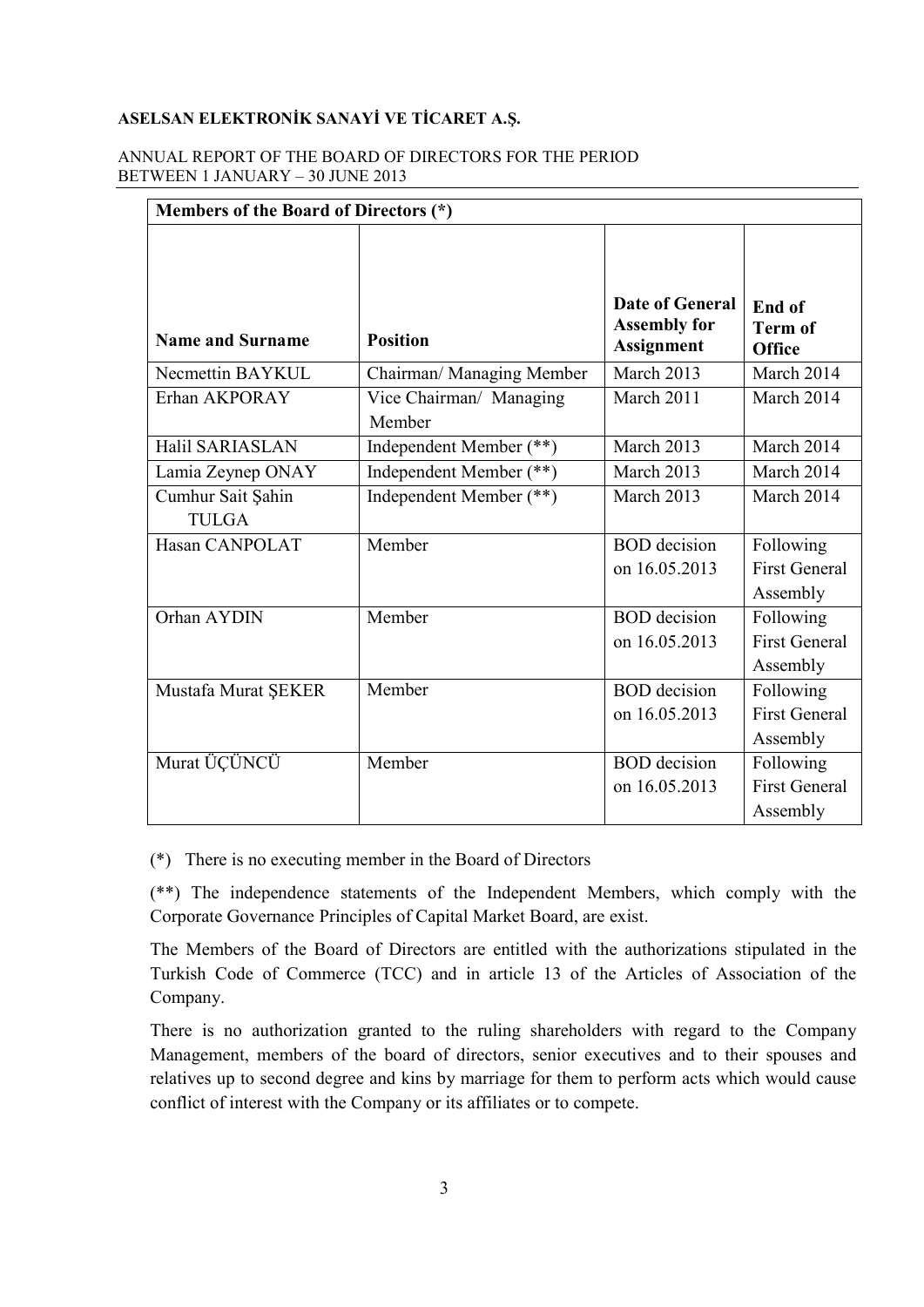## ANNUAL REPORT OF THE BOARD OF DIRECTORS FOR THE PERIOD BETWEEN 1 JANUARY – 30 JUNE 2013

There is no authorization granted to the ruling shareholders with regard to the Company Management, members of the board of directors, senior executives and to their spouses and relatives up to second degree and kins by marriage for them to perform acts which would cause conflict of interest with the Company or its affiliates or to compete.

 Changes of Members of the Board of Directors and Auditors During the Period 1 January – 30 June 2013:

During the ordinary General Assembly Meeting held on 29 March 2013, Necmettin BAYKUL, Birol ERDEM, Ahmet ŞENOL, Osman Kapani AKTAŞ and Aykud Alp BERK were elected for 1 year of service, Erhan AKPORAY was decided to continue service for 1 year; Halil SARIASLAN, Lamia Zeynep ONAY ve Cumhur Sait Şahin TULGA were elected as independent members of the Board of Directors for 1 year of service.

The Vice Chairman of Board of Directors Birol Erdem and members of the Board of Directors Osman Kapani AKTAŞ, Ahmet ŞENOL and Aykud Alp BERK, have resigned as of 15 May 2013. For the vacant positions with the resignations Hasan CANPOLAT, Mustafa Murat ŞEKER, Orhan AYDIN and Murat ÜÇÜNCÜ were elected on the Board of Directors meeting held on 16 May 2013 according to the article 363 of Turkish Commercial Code and it was decided to be submitted to the approval on the upcoming General Assembly.

# **6. Main factors that affect the performance of the company, significant changes occurred in the environment where company is active, policies implemented by the company with respect to these changes, investment and dividend policy of the company to strengthen its performance**

The Company operates in the field of defense industry. Regarding the uncertainty after the global crisis, the resources allocated for defense expenditures by the countries varies. During this period, Turkey has preserved the level of resources it has allocated in defense industry while it has increased share of domestic procurement.

As a matter of fact of the defense industry the project lifetime varies between 4-5 years on the average. In this context, the Group which takes actions for long-term and has signed contracts worth approximately 7,3 Billion TL (approximately 3,7 Billion US Dollars) as of 30 June 2013 was not affected adversely as a result of 2008 global crisis and fluctuations resulted from the crisis. The Group's aims are parallel to designating target regions/countries, focusing on these markets and concentrating on marketing projects, direct sale, joint productions, technology transfer, strategic expansions with international firms for sales to third countries.

Profit distribution proposal is prepared and submitted to General Assembly for approval.

The revised dividend distribution policy regarding 2012 operations that has been presented to shareholders' information on the General Assembly of 2013 is as follows: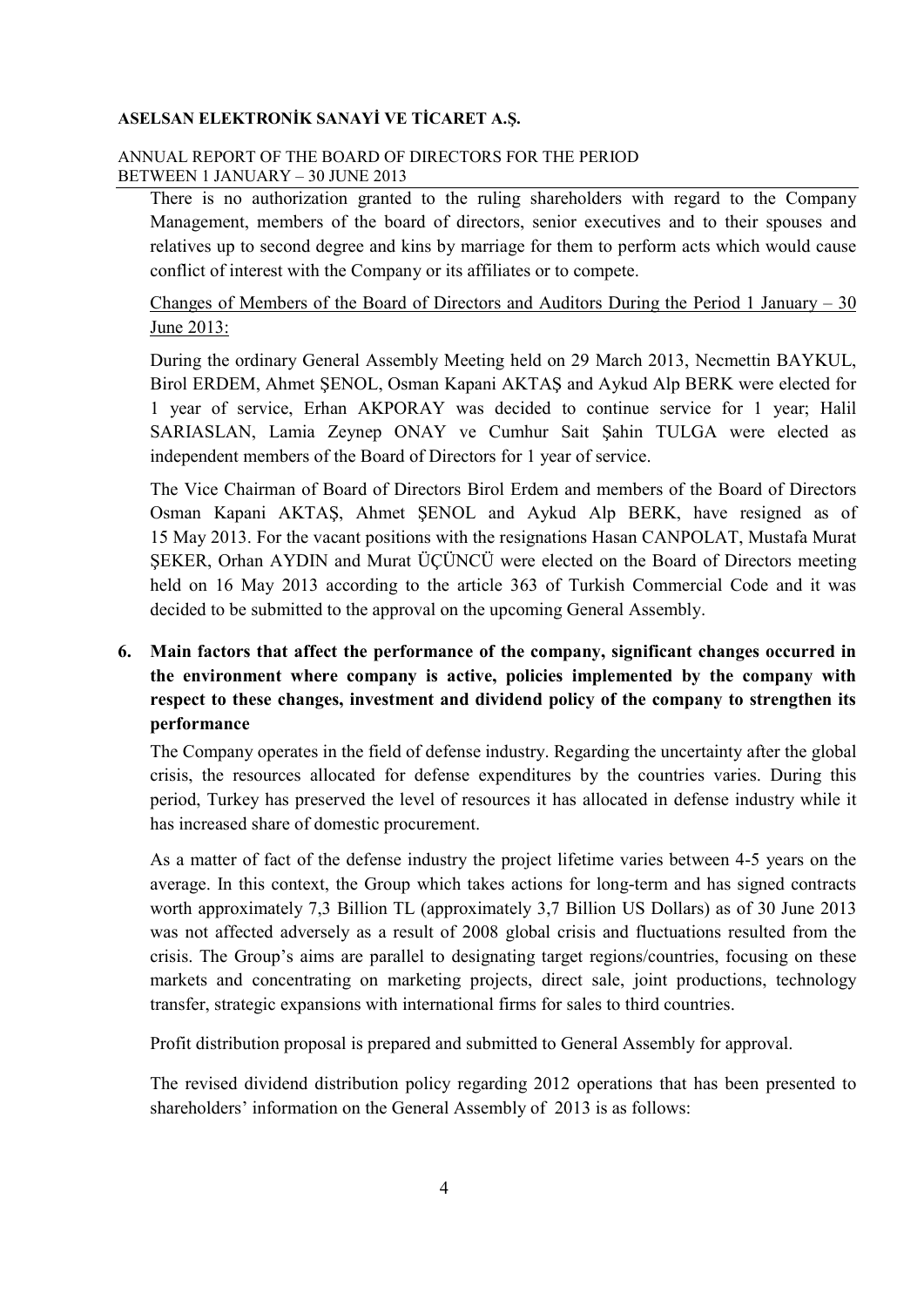## ANNUAL REPORT OF THE BOARD OF DIRECTORS FOR THE PERIOD BETWEEN 1 JANUARY – 30 JUNE 2013

The amount of dividends shall be calculated – by taking into consideration the pertinent legislation, the provisions of the articles of association, the equity capital ratio of the Company, the sustainable growth rate, market value and cash flows – as the distributable profit by referring to the annual profit that is indicated in the financial statements of the Company, which had been prepared according to the laws and regulations (after subtracting from the reserves that had to be set aside according to the law, tax, funds, financial liabilities and the losses from previous years and adding the donations). Then, the recommendation prepared by the Board of Directors on the way such dividends would be distributed, i.e. as cash on the set dates, or as bonus shares that represent the profit which would have been added to the capital, is submitted to the approval of the General Assembly.

Following the approval of the General Assembly, the designated profit distribution is made on the determined dates by General Asembly within the legal timelines to the shareholders. There are no privileges in the Company regarding entitlement to the Company's profit. The profits are distributed for all of the shares evenly without considering the acquisition or disposal dates of the shares.

According to the Capital Markets Law and the other legislation as well as the provisions of the articles of association, and as per the resolutions of the general assembly, in the year 2013 TL 78.500.000 (TL 0,157 per TL 1 share, 15,70% gross over capital) and (net TL 66.725.000 per TL 0,13345 - TL 1 share, 13,345% over capital) of the profit for 2012 has been distributed to shareholders as cash dividend.

## **7. Financial resources of the company**

The most substantial financial resource of the Company is comprised by the advance / interim payments taken in scope of the executed agreements and by the profit gained by the main activities.

During the first half of 2013, the cash requirements was met with the existing cash, cash inflows and new loans received due to the decreasing interest rates. In the scope of Eximbank Loan Program, USD 24,5 Million and EUR 17,5 Million "Discount Foreign Currency Loans" with 180 days maturity was obtained in the first half of 2013.

#### **8. Risk management policies of the Company**

#### **a. Corporate Risk Management**

The Company's risk management policy is to develop and implement efficient and productive methods and systems in order to manage (define, rate, monitor, evaluate and form activity plans aimed at minimizing the effects) and anticipate the potential risks which it may be exposed to.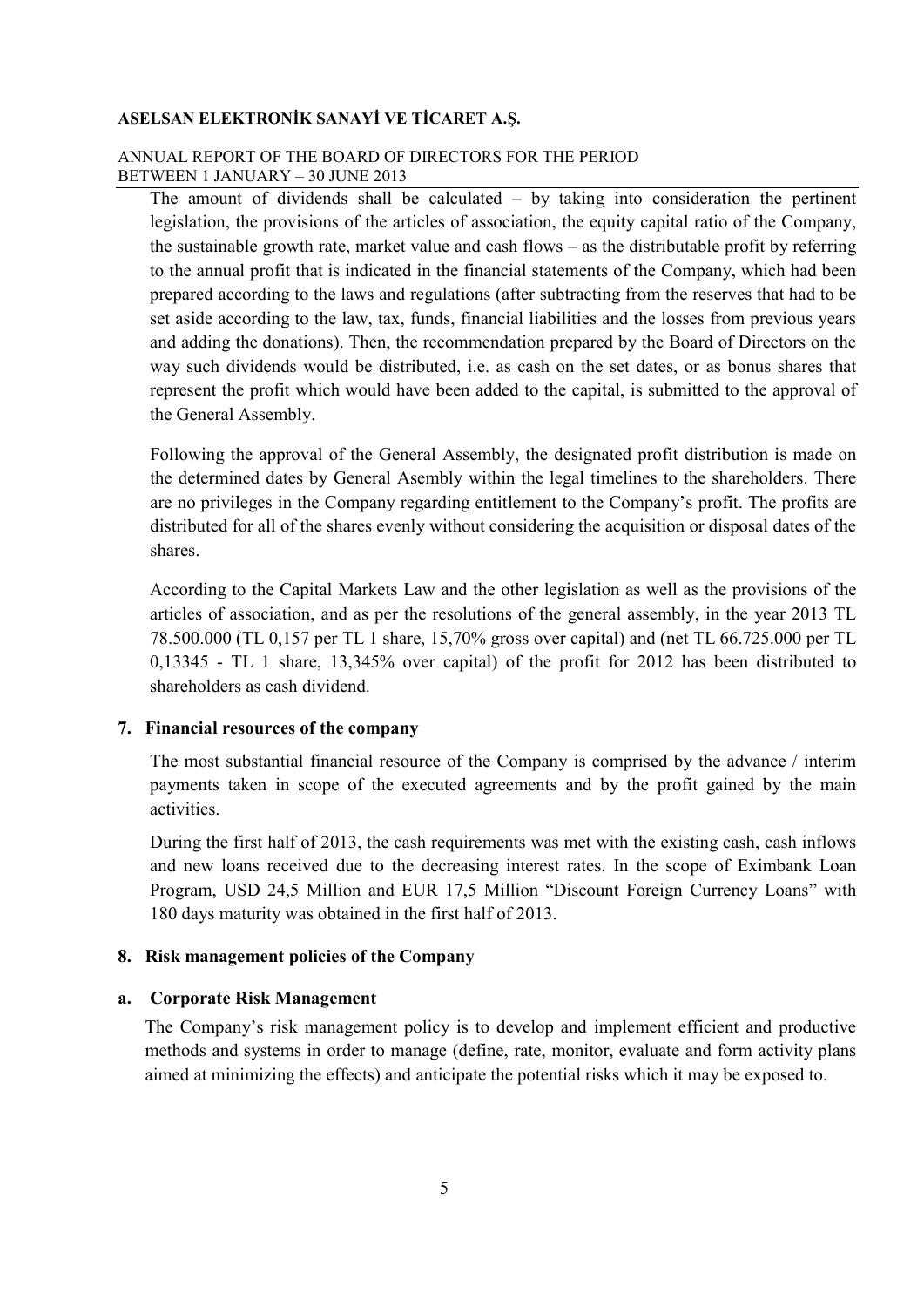## ANNUAL REPORT OF THE BOARD OF DIRECTORS FOR THE PERIOD BETWEEN 1 JANUARY – 30 JUNE 2013

 In the Corporate Risk Management studies, "top down" and "bottom up" approaches are applied together and the significant risks which are at a critical level to affect the Company to reach its long term targets are defined and classified under Strategic, Operational, Managerial, Financial and External Factors and are submitted to the Board of Directors with the measures to be taken.

 In order to identify the potential risks beforehand and to enable the management of these risks in compliance with the Company's risk-taking approach, an Early Risk Detection and Management Committee was established in 2012.

 In the scope of the operations carried out by the committee, the inventory related to the risks which could prevent the Company to reach its strategic targets were defined and prioritized pursuant to the opinions and proposals of the Company top management. The most significant risk factors defined in this scope are explained below.

#### **Single Customer Dependency in Sales**

 The main customers of the Company are State Institutions such as Turkish Armed Forces. This brings about the steering of the Company's operations in accordance with the public demands.

The minimization of this risk is anticipated by the Company as the result of the studies carried out pursuant to the targets aimed at increasing export sales and moving the actual knowledge to the private sectors.

## **Cut-Backs in Defense Expense Budgets**

The Company realizes its sales both domestic and abroad in particular to the armed forces and governmental institutions. Defense expenditures in these markets depend on political and economic factors and may vary from year to year. The Governments' substantial cut-backs in the defense budget equipment items shall have a significant impact on the Company's activities and sales.

 The modernization of the army in our country is a topic which has been on the agenda lately. For this reason, the probable cut-backs in the defense expenses may be expected to be for the personnel and logistics items instead of equipment. As these kinds of developments shall increase the requirement for the equipment produced with advanced technology, new opportunities might arise for the Company.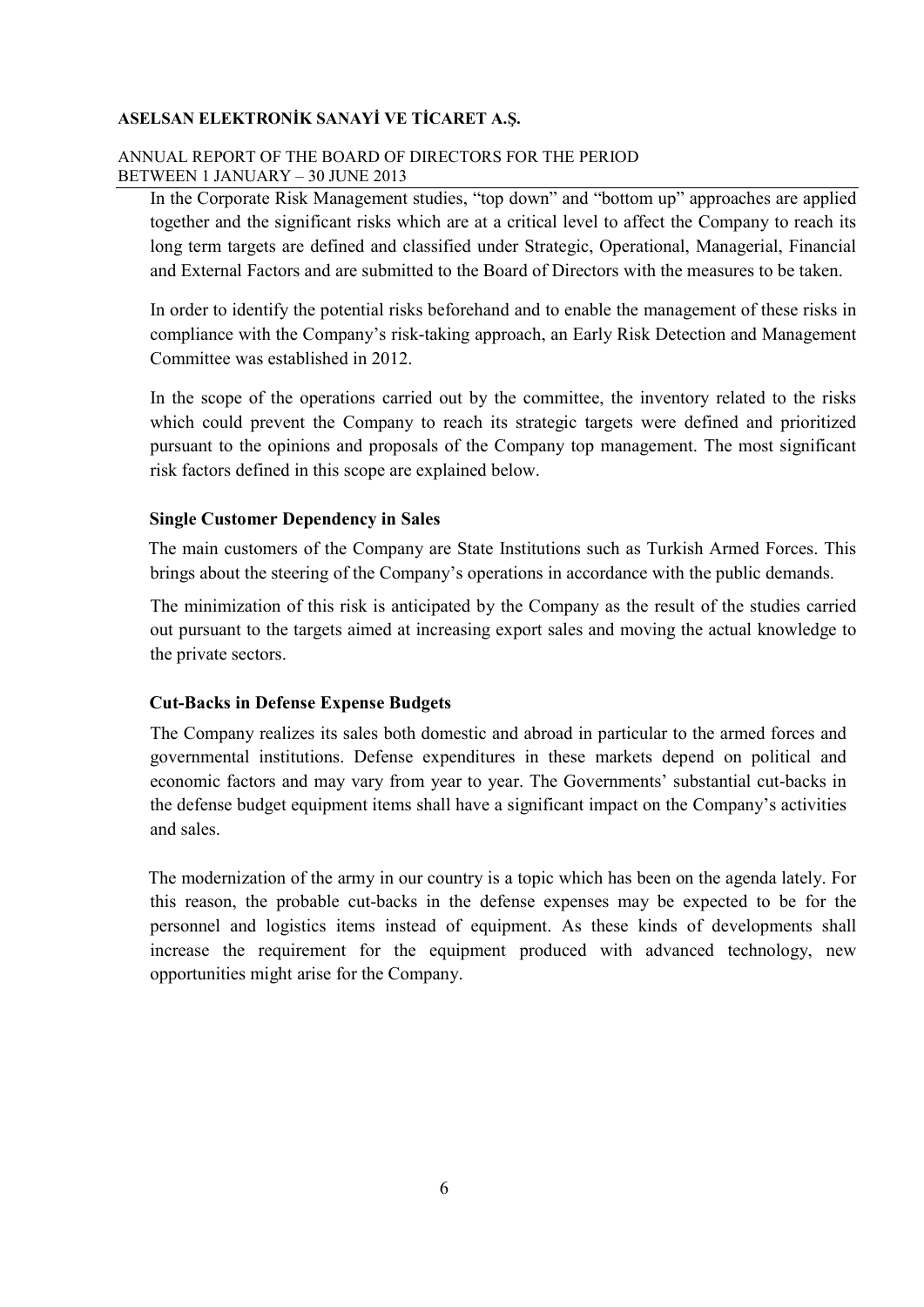## ANNUAL REPORT OF THE BOARD OF DIRECTORS FOR THE PERIOD BETWEEN 1 JANUARY – 30 JUNE 2013

# **Supplier and Subcontractor Risks**

As for the Company which works with various number of local and foreign suppliers and subcontractors, provision of material quality and sustainable supply is essential in terms of operational results.

 The probable inter-country political or economic developments constitute a supply risk for the critical materials supplied from abroad. In order to minimize this risk, importance is given to the domestic supply of these critical materials.

#### **Compliance with Technological Developments**

 An important feature of defense sector is high level technology and continious progress in the technology utilized. This situation leads changes in demands of the customers with regards to the product, systems, services and etc. Investing in and utilizing new technologies in the products is necessary to increase the Company's power of competition and success. Effective and systematical technology management and timely investment of value added technology is a priority for the profitability and sustainability of the Company. Relations developed with the armed forces and related procurement authorities support the predetermination of the demands. The engineering directorates and "Technology Supreme Board" are compatible with the developments in technologies which shape the future.

## **Fixed Price and Fixed Term Contracts**

 The products and systems produced by the Company have a complex structure when their technology, high quality and performance requirements, tough working conditions and sales contract stages are considered. This complexity, being a general feature of the sector in which the activities are carried out, is an element to cause the design, development and production cost estimations and contract terms to go above their initial planned status. In the present cases, as the contracts include hard performance and delivery terms, meeting with unenvisaged risks shall cause interruptions in the fulfillment of the contract and make it more difficult to comply with the contract terms.

#### **Global Economic Slowdown and Financial Crisis**

 Recession and crisis in global economy have an adverse impact on the economic activities of the countries and as a result may cause cut-backs in the defense budgets. This situation brings along the risks of decrease or cancellation in local or foreign customer requests, pressure of the customers regarding price and profitability, slowdown of investments with respect to the Company. Another impact of the global crisis is the increase of costs in connection with the vagueness caused by the fluctuation in financial markets. When the economic situation of Turkey is considered, it is anticipated that the possibility of the mentioned risks for 2012 and the prospective period shall be low, yet the markets are still monitored very closely.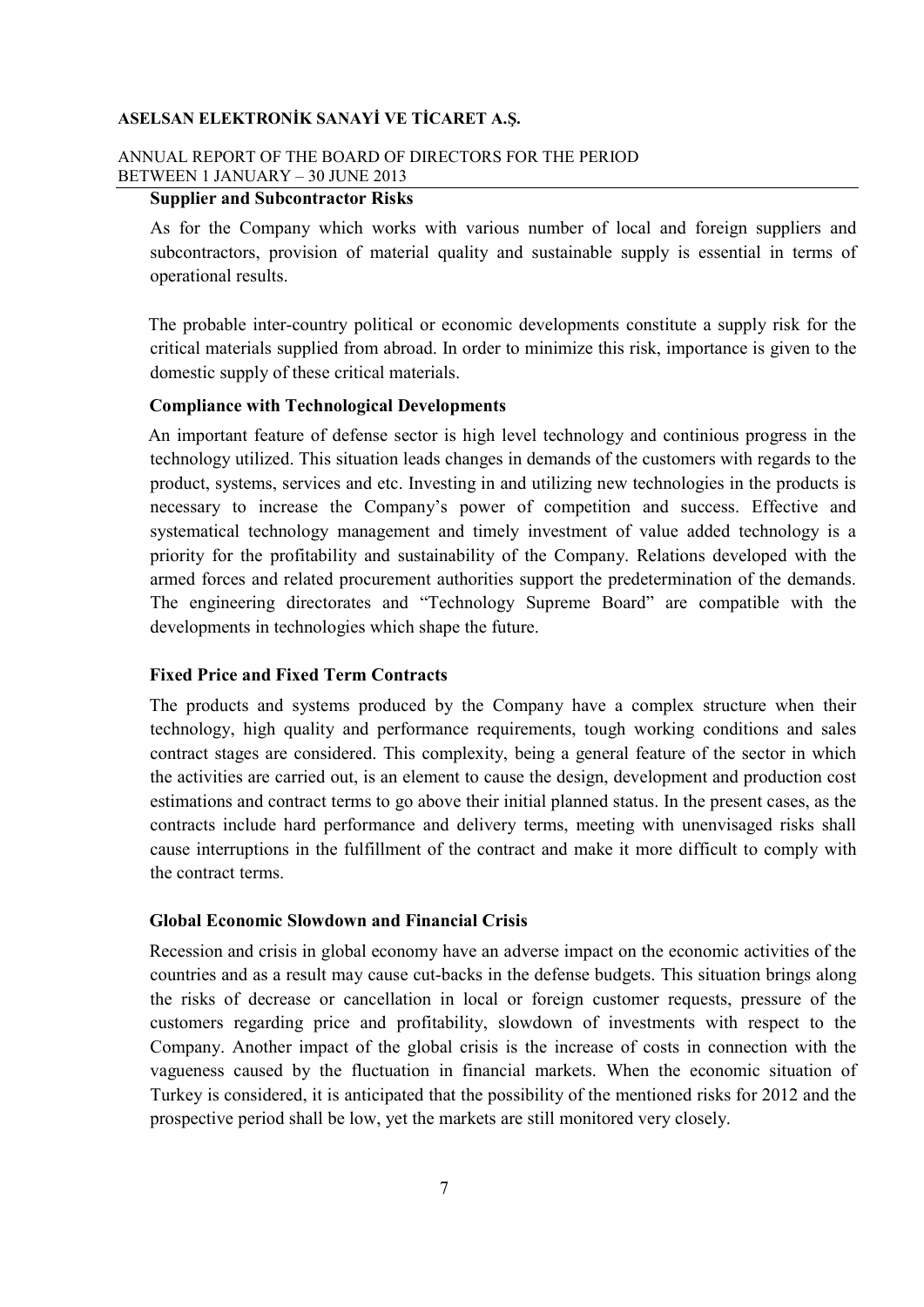## ANNUAL REPORT OF THE BOARD OF DIRECTORS FOR THE PERIOD BETWEEN 1 JANUARY – 30 JUNE 2013

# **b. Financial Risk Management**

 In forming the financial risk management model of the Company, "Asset- Liability Management (ALM) Model" has been taken as the basis and foreign exchange risk, interest risk and liquidity risk have been defined as financial risks.

 In the in-balance-sheet financial risk management, exchange risk, interest risk and liquidity risk which shall affect the assets and liabilities of the Company are defined, measured, managed and reported. Therefore, the adverse affects of the changes in financial markets on the Company's financial performance are minimized. In order to minimize the risks, the derivative financial tools are also utilized.

Off-balance-sheet financial risks arise from the inconsistency of cash inflows and outflows on the basis of currency or the deviation of the cash flow dates. Pursuant to off-balance-sheet financial risk management, financial risk management techniques aimed at protecting the targeted profitability of the projects.

Financial risk management is also applied by the Company's subsidiaries and affiliates pursuant to the policies approved by its own managing bodies.

## **(1) Foreign Exchange Risk and Management Policy**

The main principle in foreign exchange management is to minimize the impact of the foreign exchange fluctuations by preventing foreign exchange long or short positions.

In defining foreign exchange risks, the periodical foreign exchange position is considered, loss and profits which would arise from upwards or downwards changes are calculated and the possible impacts of the foreign exchange risk incurred are measured. In this scope, the possible changes in foreign currency sensitive assets and liabilities for prospective financial periods are considered and the foreign currency position is estimated. The open foreign currency position of the Company is monitored in balance sheet and off balance sheet. The Company finances its activities mainly with the advance payments taken in return for foreign currency and the advances taken are subject to assessment as they are foreign currency indexed. Although substantial part of the advances taken is used in material purchasing in terms of foreign currency, when the purchased material is included in the balance sheet and monitored in terms of TL, this causes the Company to be in the short position. Such open position is structural as it is obligatory that the stocks and research and development costs are monitored in terms of TL and no derivative tools which are possible for cash portfolio are utilized in its management.

Within the periods when foreign currency increases, net foreign exchange loss is incurred but the sales revenues and operating margin increase due to the reason that the 82% of the Company's backlog is in terms of foreign currency. Therefore, the adverse impact of the net foreign exchange loss is balanced with the increase in the operating margin.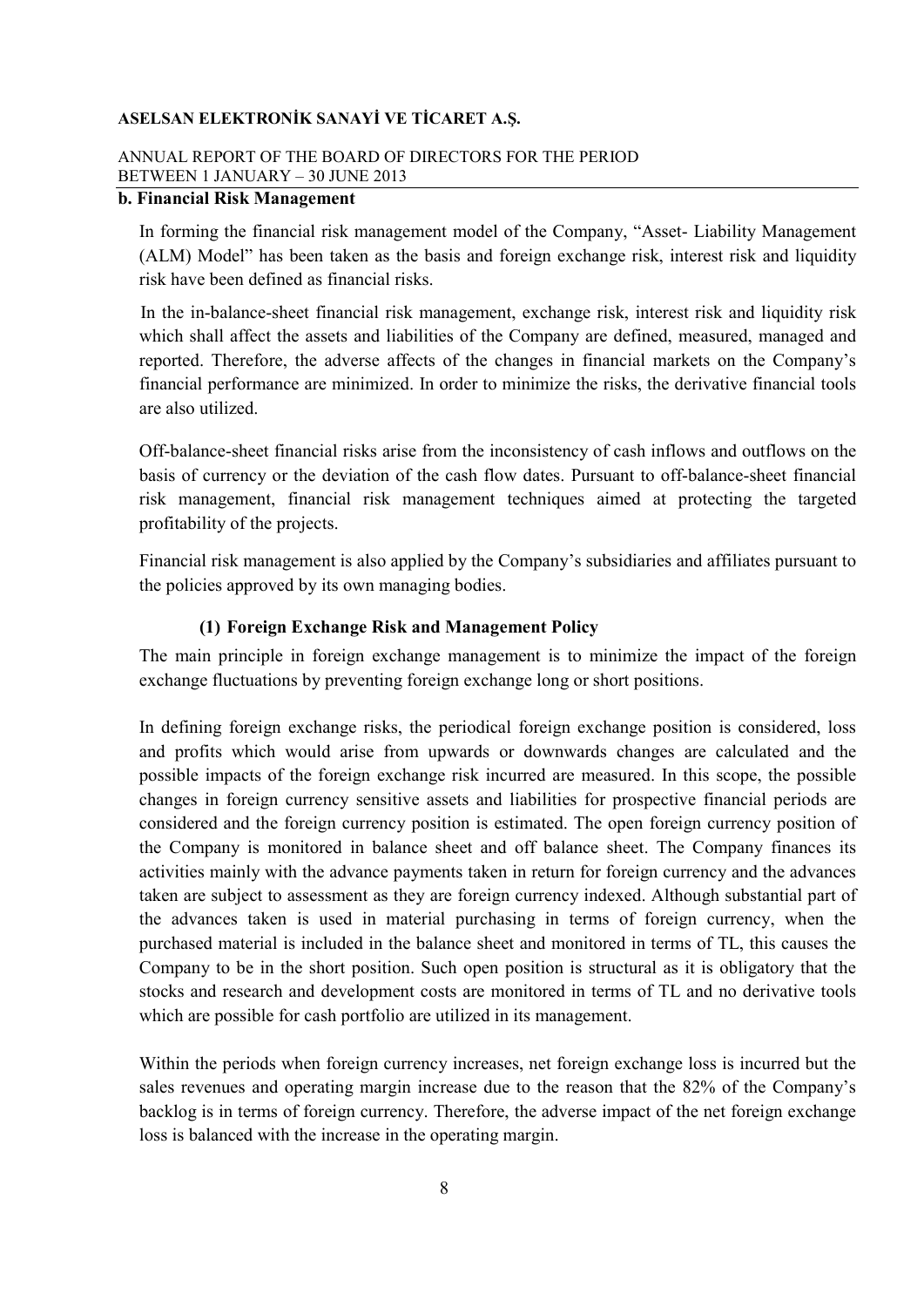## ANNUAL REPORT OF THE BOARD OF DIRECTORS FOR THE PERIOD BETWEEN 1 JANUARY – 30 JUNE 2013

As of 30 June 2013, as per the financial statements of the Company prepared pursuant to the General Notification of Accounting System Application, there is an open position of TL 1.113.565.886 (31 December 2012: 839.601.463 TL).

The mentioned amount's 74% is US Dollars and 26% is Euros ( 31 December 2012: 80% US Dollars and 20% Euros).

The foreign currency gain and loss noted in the financial statements are comprised of the informations indicated in the financial statements of the subsidiaries Mikes and AselsanNet, prepared in accordance with the General Notification of Accounting System Application.

| Foreign Exchange Sensitivity Analysis Table of the Company Prepared According to<br><b>General Notification of Accounting System Application</b> |                                   |                                  |  |  |
|--------------------------------------------------------------------------------------------------------------------------------------------------|-----------------------------------|----------------------------------|--|--|
| As of 30 June 2013                                                                                                                               |                                   |                                  |  |  |
| Profit/Loss                                                                                                                                      |                                   |                                  |  |  |
|                                                                                                                                                  | Foreign currency<br>gaining value | Foreign currency<br>losing value |  |  |
| In the event USD changes by 10% against TL:                                                                                                      |                                   |                                  |  |  |
| 1- USD Net Assets/Liabilities                                                                                                                    | (82.289.480)                      | 82.289.480                       |  |  |
| In the event EURO changes by 10% against TL:                                                                                                     |                                   |                                  |  |  |
| 2- Euro Net Assets/Liabilities                                                                                                                   | (29.622.294)                      | 29.622.294                       |  |  |

## **(2) Interest Risk and Management Policy**

The interest risk is defined by using the difference between the assets sensitive to interest in a certain term and liabilities sensitive to interest (gap analysis) and such difference is calculated by the help of the maturity ladder of the balance sheet. In the scope of fund management, a sensitivity test is carried out to measure the interest risk of the interest sensitive assets in the portfolio.

As of 30 June 2013, the Company has loan balance obtained from the Defense Industry Support Fund, for the first portion worth USD 40 Million with no repayment for 3 years, with a maturity for 5 years (18 August 2016) and with 2,1% fixed interest rate and for the second portion worth USD 25 Million with no prepayment for 3 years, with maturity with 5 years (21 March 2018) and with 2.1% fixed interest rate, which sum up to USD 65 Million. When the interest rates of mentioned loans are compared with the market rates, no interest risks deemed to exist. The Company has used spot-loan amounting to TL 50 Million as of 30 June 2013 with 45 days maturity in order to benefit from margin between loan and deposit interest rates and also to meet the cash need. In addition, as of 30 June 2013 the Company has USD 24,5 Million and EUR 17,5 Million outstanding loan balance obtained from Turkish Eximbank. The loans have a maturity of 180 days and indexed to LIBOR. Since LIBOR levels have been low and Türk Eximbank demands 1,25% additional spread rate in order to Support export, the Company's sensitivity to floating rate loans is at minimum.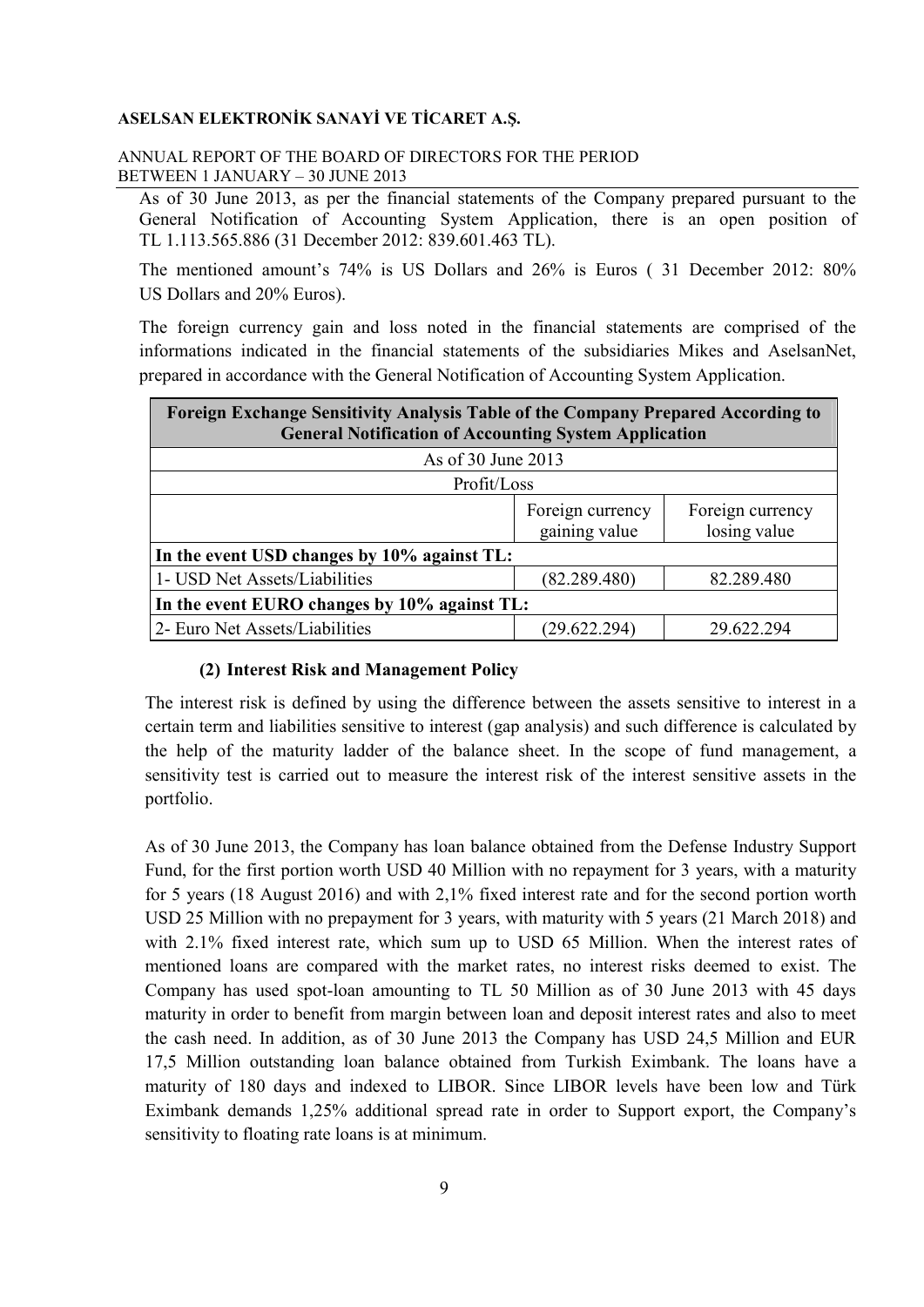# ANNUAL REPORT OF THE BOARD OF DIRECTORS FOR THE PERIOD BETWEEN 1 JANUARY – 30 JUNE 2013

# **(3) Liquidity Risk and Management Policy**

Liquidity Risk comprises the risks when the matured liabilities cannot be fulfilled, when the increase in assets cannot be funded and the risks which arise due to the transaction realized in non-liquid markets.

Liquidity risk is managed by considering short term liabilities, assets with high liquidity, anticipated cash flows and balance sheet maturity ladder. In this scope, sufficient level of cash and assets which may be convertible to cash is maintained, attention is paid for the Company to finance its activities without using any loans and the funding resources are varied by keeping the bank credit limits ready for any instant cash requirement. As of 30 June 2013, 35% of the total resources are comprised by the advance payments taken and when this is considered, the liquidity risk is at low levels as no maturity inconsistencies are experienced in the working capital management.

#### **(4) Credit Risk and Management Policy**

The substantial part of the Company's present credit balance are comprised by the performance securities and advance payment guarantees (letter of guarantees) granted to the customers in scope of agreements and which are monitored off balance sheet. Pursuant to the management of credit limits at the banks within this scope, the periodical risk balances are monitored and necessary transactions are done for the letter of guarantees related to the agreements of which the liabilities are fulfilled to be deducted from the risk.

## **(5) Capital Risk Management**

In the capital management of the Company, enabling the debt-equity balance is paid attention to by minimizing the financial risks and costs to the lowest level. The objective of the Company is to provide its shareholders a regular dividend income and to guarantee a consistent growth by means of the funds gained through its activities.

The Company aims to keep its capital structure by means of dividend payments as cash or in return for shares and by means of issuing new shares.

# **10. Other issues not included in the financial statements but which would be beneficial to the users**

As of 30 June 2013, the Company has a backlog of TL 7,3 Billion (approximately USD 3,7 Billion) and these orders include the period until 2020.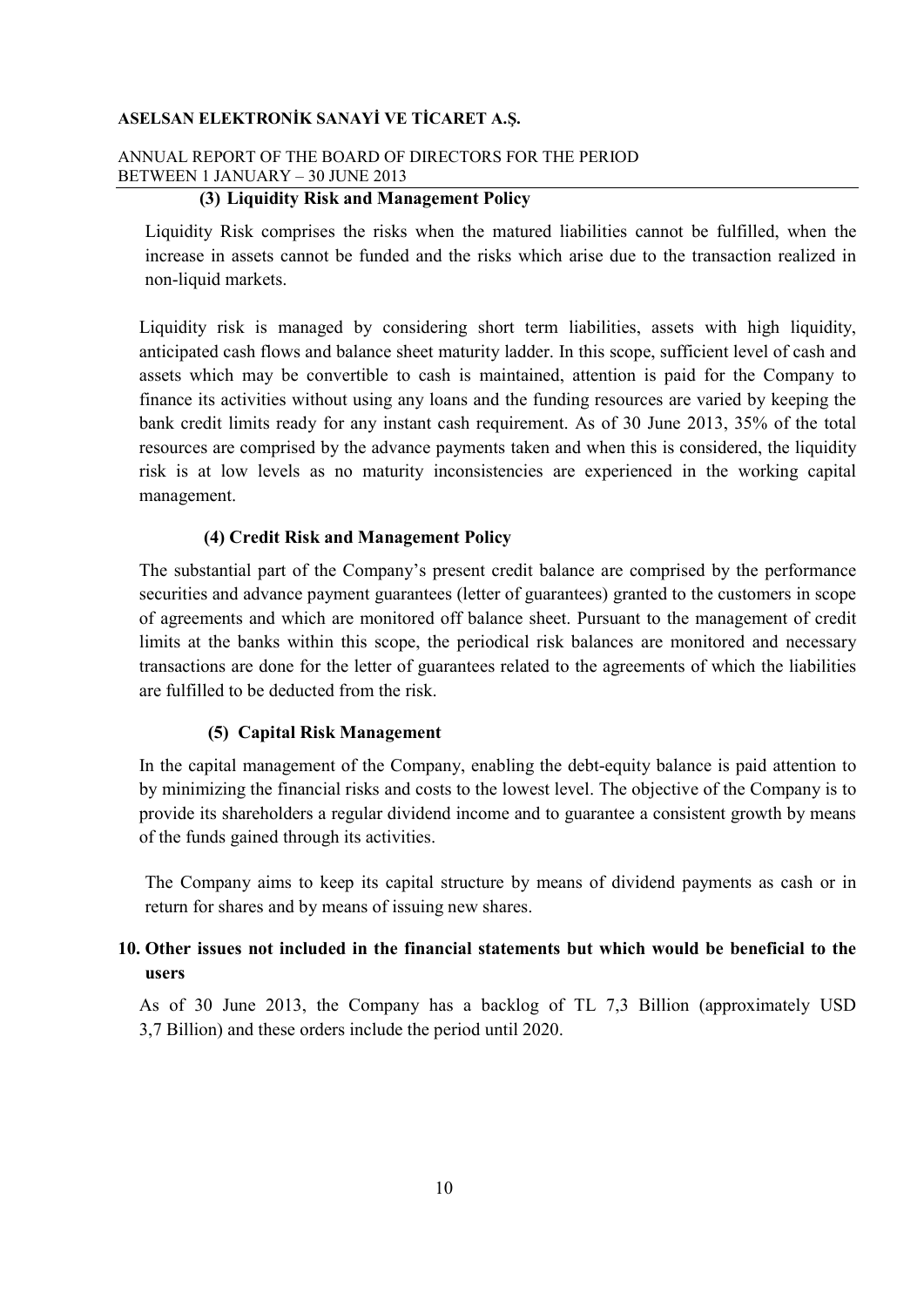## ANNUAL REPORT OF THE BOARD OF DIRECTORS FOR THE PERIOD BETWEEN 1 JANUARY – 30 JUNE 2013

# **11. Significant events between the end of 1 January – 30 June 2013 accounting period and the General Assembly Meeting date when the relevant financial statements shall be negotiated**

a) Two contracts were signed between the Company and STM regarding Purchase of Electro Optical System. The total contract values are equal to USD 5.979.930. The deliveries will be made in 2014 and 2015.

b) The Multi Purpose Phase Indexed Radar Project-Concept Phase (ÇAFRAD Faz-1 Project) contract, amounting to TL 200.000.000 was signed between the Company and Undersecretary of Defense Industry. The deliveries will be made between 2014 and 2018 regarding the contract.

c) A contract was signed amounting to TL 10.302.845 between the Company and Havelsan regarding Shore Surveillance Radar System (SSRS).The deliveries will be made in 2015-2016.

d) A new contract was signed between Aselsan and Undersecretary of Defense Industry regarding electronic warfare system on 15.08.2013 amounting to USD 38.603.175. The deliveries will be made in 2013-2015.

# **12. Anticipations for the development of the company, significant developments with respect to company activities and financial status, to observe whether past period targets were reached or not, whether the general assembly resolutions were fulfilled or not, and in the event the targets were not reached and the resolutions were not fulfilled, information regarding the grounds and assessments**

The projections regarding the consolidated financial results of 2013 which have been presented with the operation results of 2012 have not been changed under normal circumstances and the expectations are as follows:

- Increase in consolidated income (in terms of TL): 15-17%
- Consolidated EBITDA margin: 18-20%.
- Consolidated investment expenses: Approximately TL 150 Million
- Ratio of the consolidated Research and Development (R&D) expenses to the consolidated sales: At the level of 7%

The expectations are based on the assumption that USD/TL rate to be around 1,85 and EUR/TL rate to be around 2,33.

The vision of the Company is "to become one of the leading 50 defense industry companies". In scope of this vision, 5 year strategy plans are being prepared. All activities are realized in compliance with the strategy plans in order to reach the defined targets. The Company, pursuant to these targets has continued to produce technology with qualified human resource which is the basis of efficiency, matured processes, resources reserved for R&D and with its infrastructure and organization at the level of worldwide companies.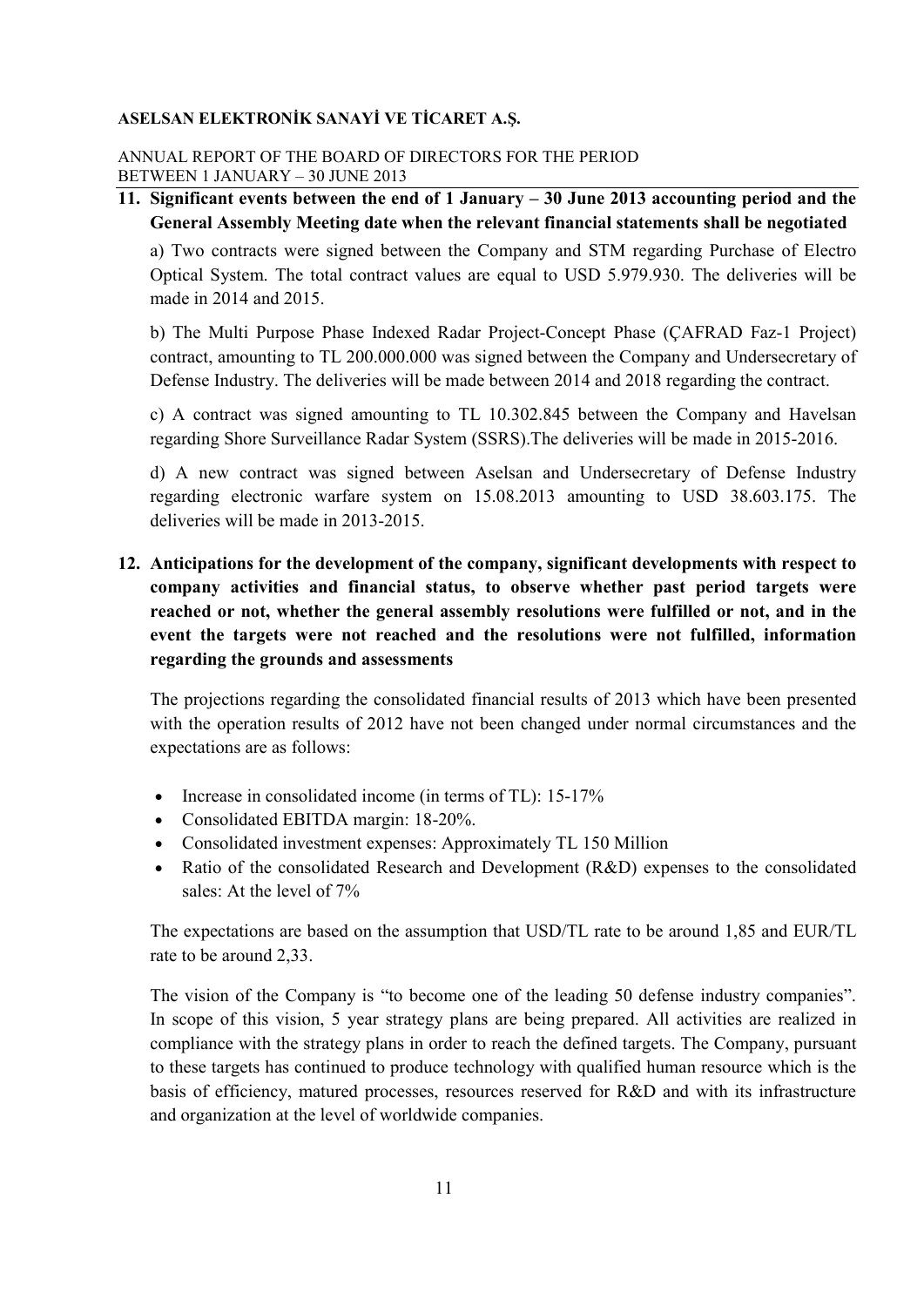## ANNUAL REPORT OF THE BOARD OF DIRECTORS FOR THE PERIOD BETWEEN 1 JANUARY – 30 JUNE 2013

The Company has been in the most prestigious list, "Defense News Top 100", which is published by "Defense News" magazine since 7 years and is aimed to increase its revenue to USD 1 Billion and continue to increase its ranking in the list.

In order to achieve sustainable growth:

- The new facility investment continues in line with the plan in the field of Radar and Electronic Warfare in Ankara province, Gölbaşı District It is planned to begin operations in 2014.
- Technology development and conversion investments have been continued in Macunköy facility with the new Printed Circuit Facility with a closed area of  $6.587 \text{ m}^2$  in where production started in 2012.
- After the joint ventures with United Arab Emirates, Kazahistan and the branch in South Africa in 2011, the investments to the facilities of "ASELSAN Middle East PSC Ltd" established in 2012 in Jordan, 49% belonging to the Company continues. The joint venture established in United Arab Emirates started to operate in July 2013. The joint ventures in Kazakhistan and Jordan are expected to begin operations in the fourth quarter 2013.
- The quality and technological perspectives of the cooperations formed with the universities have been increased.
- The efforts to form an eco-system with the sub-industry companies and SME's have continued.
- Since the entity is the biggest R&D center of the country, it is strategically important to have matured processes with technological depth and concentration. All Group Directorates have completed the certification process of Capability Maturity Model Integration-L3.
- The Company has signed a new research and development contract to be developed with domestic resources, in order to develop base stations on the basis of 4<sup>th</sup> generation (4G) communication Technologies and domestic manufacturing of the digital tachograph aiming to be used in civil fields apart from the defense sector.

Pursuant to the decisions taken in the Ordinary General Assembly Meeting dated 29 March 2013,

- The upper limit of registered capital of the Company was increased to TL 1.000.000.000 from TL 500.000.000 .
- The profit distribution payments for 2012 period began in 31 May 2013.
- The amendment on  $6<sup>th</sup>$  article regarding the upper limit of registered capital in the Company's Articles of Association's and amendments on decisions 1., 3., 4., 5., 9., 11., 12., 13., 14., 15., 16., 17., 18., 19., 21., 23., 24., 25., 26., 27., 28., 29., 30., 31., 32., 33., 34., 35., 36., and 37 in order to comply with Turkish Commercial Code numbered 6102 and Capital Market Law numbered 6362, was registered on 4 April 2013 and announced on 9 April 2013 by the Ordinary General Assembly Meeting Decisions, and copies of the related Trade Registry Gazette was sent to CMB and the Ministry of Customs and Trade .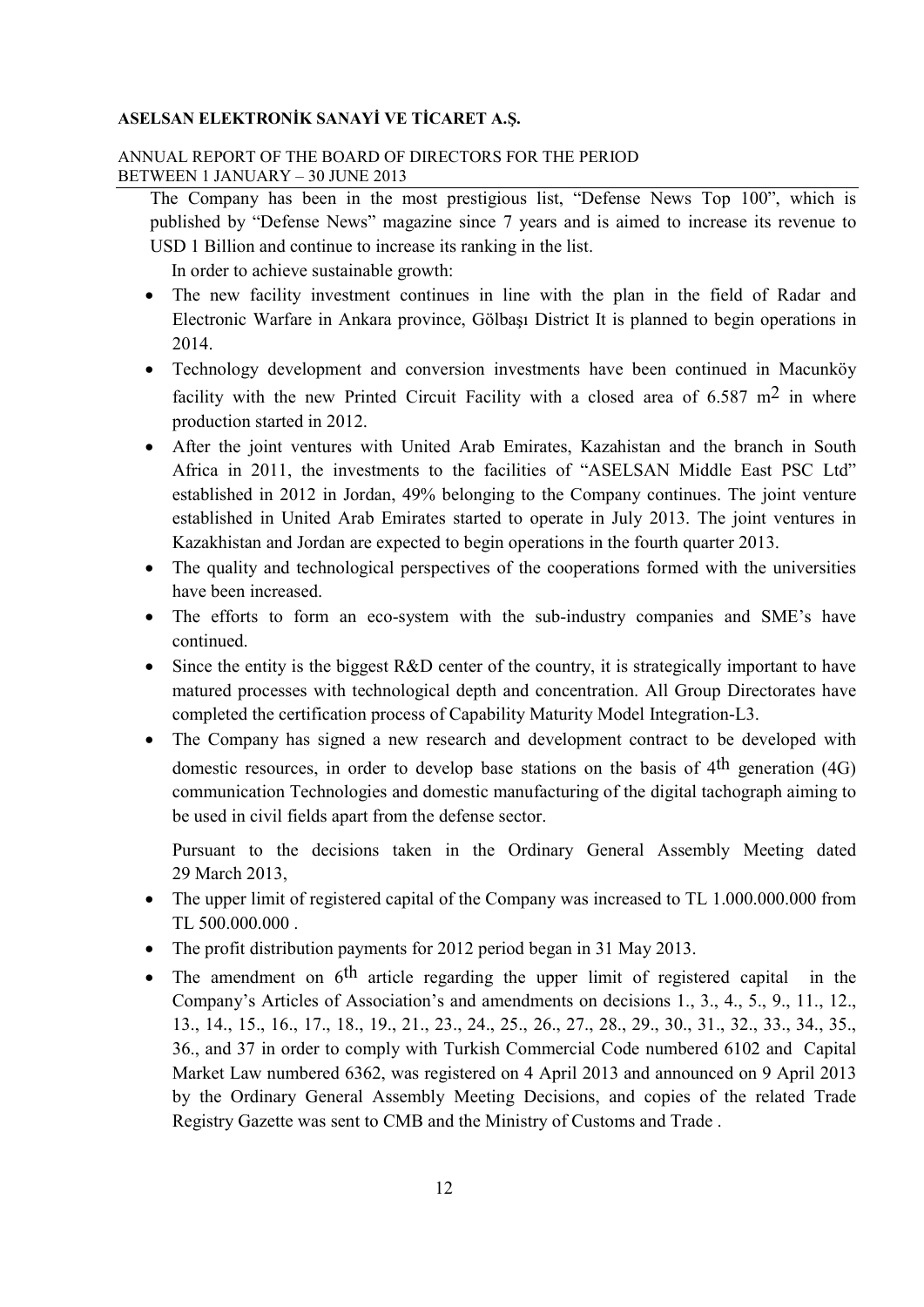## ANNUAL REPORT OF THE BOARD OF DIRECTORS FOR THE PERIOD BETWEEN 1 JANUARY – 30 JUNE 2013

# **13. Corporate Governance Principles Compliance Report**

Will be announced in year end annual report.

#### **14. Research and Development Activities Realized**

The Group, being a leading defense industry establishment developing advanced technology system solutions on land, air, naval and aerospace platforms, has given importance to R&D activities and technological gains and targets to spend approximately 7% of the annual turnover to its R&D activities financed with its own resources.

By monitoring all kinds of technological developments with respect to product/technology systems for land, air, naval and aerospace platforms, the design, development and production of product/technology which includes advanced technology on the basis of not only using the technology but also having a structure to transfer/sell the technology it develops in national and international cooperation environments.

In order to increase the national contribution share in the projects, great effort is being paid for utilizing the existing local technological possibilities. For this purpose, cooperations with universities and some R&D institutions are formed and using of local subcontractors and sub-industry have become significant.

As for the projects carried out within the Group, the R&D discount in compliance with the provisions of the Law on Corporate Tax numbered 5520 and R&D central application pursuant to the Law regarding the support of R&D activities numbered 5746 are being implemented together. For the R&D projects which are not aimed for public, the approval of TEYDEB (Technology and Innovation Support Programs Presidency) is taken and they are supported by this institution. Within the Company, there are 4 R&D centers namely SST, REHIS, MGEO and HBT. MİKES, which is an affiliate subject to consolidation, also has 1 R&D center. 2.259 people are employed at the Group R&D centers.

The Company also is active in Teknokent facility within Middle East Technical University in scope of the Law numbered 4691 on Technology Development Regions. 165 people are employed within this region.

#### **15. Amendments to the Articles of Association during the period along with the grounds**

The amendment on 6th article regarding the upper limit of registered capital in the Company's Articles of Association's and amendments on decisions 1., 3., 4., 5., 9., 11., 12., 13., 14., 15., 16., 17., 18., 19., 21., 23., 24., 25., 26., 27., 28., 29., 30., 31., 32., 33., 34., 35., 36., and 37 in order to comply with Turkish Commercial Code numbered 6102 and Capital Market Law numbered 6362, was registered in the Trade Registry and noticed in the Turkish Trade Registry Gazette.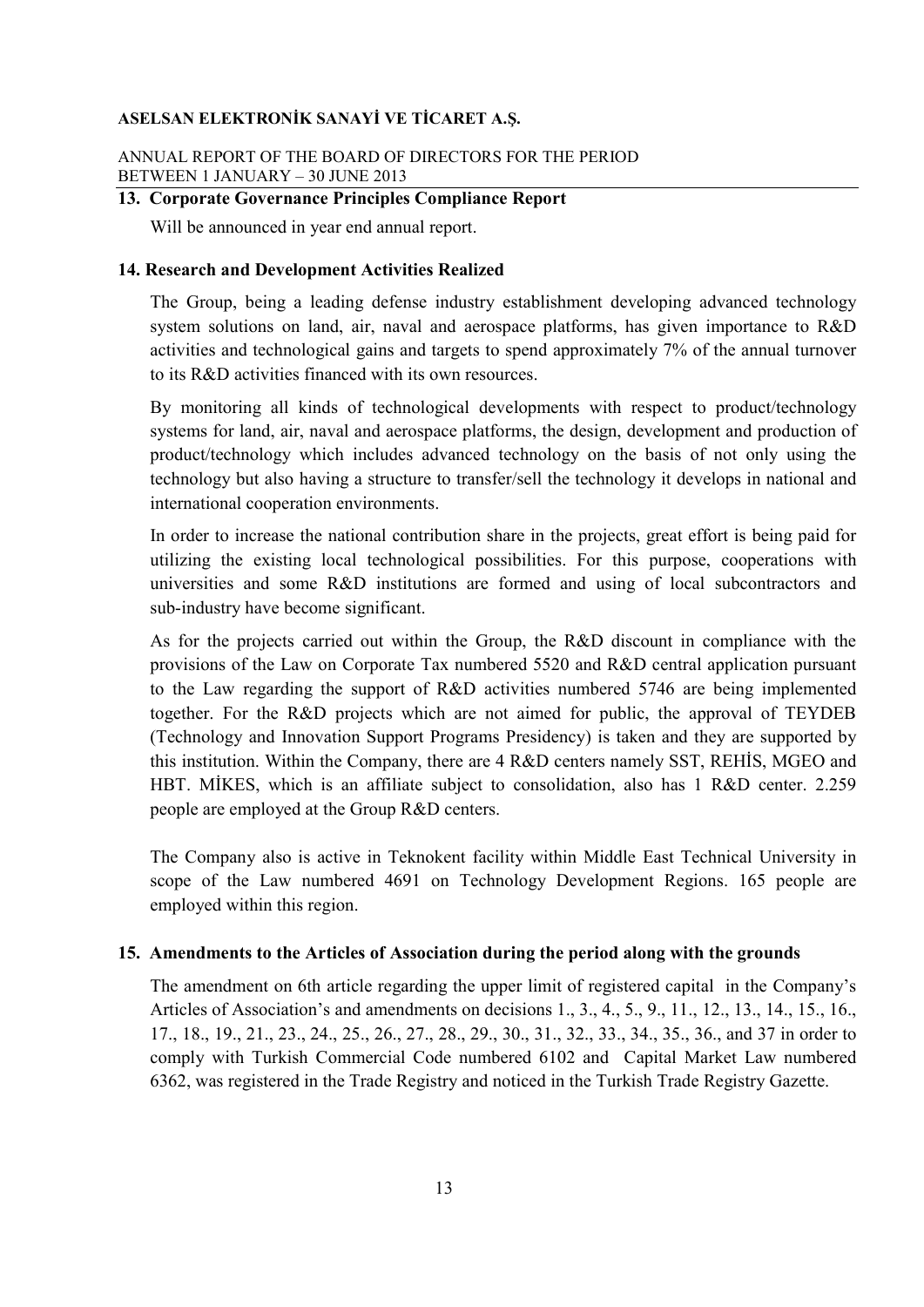# ANNUAL REPORT OF THE BOARD OF DIRECTORS FOR THE PERIOD BETWEEN 1 JANUARY – 30 JUNE 2013

The increase of capital ceiling from TL 500.000.000 to TL 1.000.000.000 which is decided with the Board of Directors meeting on 31 October 2012 was approved on the general assembly meeting dated 29 March 2013 and registered and noticed with the general assembly decisions.

Between 1 January- 30 June 2013 period, no extraordinary General Assembly meeting was held.

## **16. The kinds of issued capital market tools and their amounts, if any**

None.

## **17. The sector the Company operates in and its position within the sector**

The Company is a leading defense industry institution developing advanced technology system solutions in land, air, naval and aerospace platforms.

The Company being an institution of the TAFF is in a position of a technology center in the fields of design, development, manufacturing, system integration, modernization and after sales services of military and civil communication systems, avionic systems, electronic warfare and intelligence systems, radar systems, command and control systems, naval warfare systems, electro-optic systems and products.

The Company has increased its rankings to 74<sup>th</sup> in 2012 from 76<sup>th</sup> in 2011 in the "Defense News Top 100" list. In addition Aselsan has increased its rankings to 82<sup>th</sup> in 2011 in the "SIPRI" Top 100" List from 88th in 2010 in which the Company is the first Turkish firm that has taken place within 7 consecutive years.

The Company is 46th in ISO 500 from-production-to-sale list and 41st in the category of privately owned companies in 2012. Also, the Company is 63rd of "Fortune 500 Turkey" list where it was 69<sup>th</sup> in 2011 and 33<sup>rd</sup> in "The Companies to Increase their Exports the Most" 76<sup>th</sup> of "Capital 500 Turkey" list in 2012 rankings where is was 79th in 2011.

The Company became 128<sup>th</sup> in 2012 from 527<sup>th</sup> in 2011 in Turkish Exporters Council's "First 1000 Exporter Firms".

The Company became the second in "2013 Defense Industry Awards", organized by Undersecretary of Defense Industry, based on the financial and performance results.

The company has increased its rankings to 35 in 2012 from 38th in 2011, Brand-Finance "published by the Turkey's Most Valuable Brands - 100 Company" list. In addition, Company has achieved to take a place in "Turkey 159 Super Brand" ranking published by British-based brand assessment firm Superbrands.

The Company took the first ranking in "Electronic Machinery and Technology Sectors-2012 Most Successful Exporters- Other Durable Consumption Goods Category" which is organized by Istanbul Electronic Machinery and Technology Exporters Association.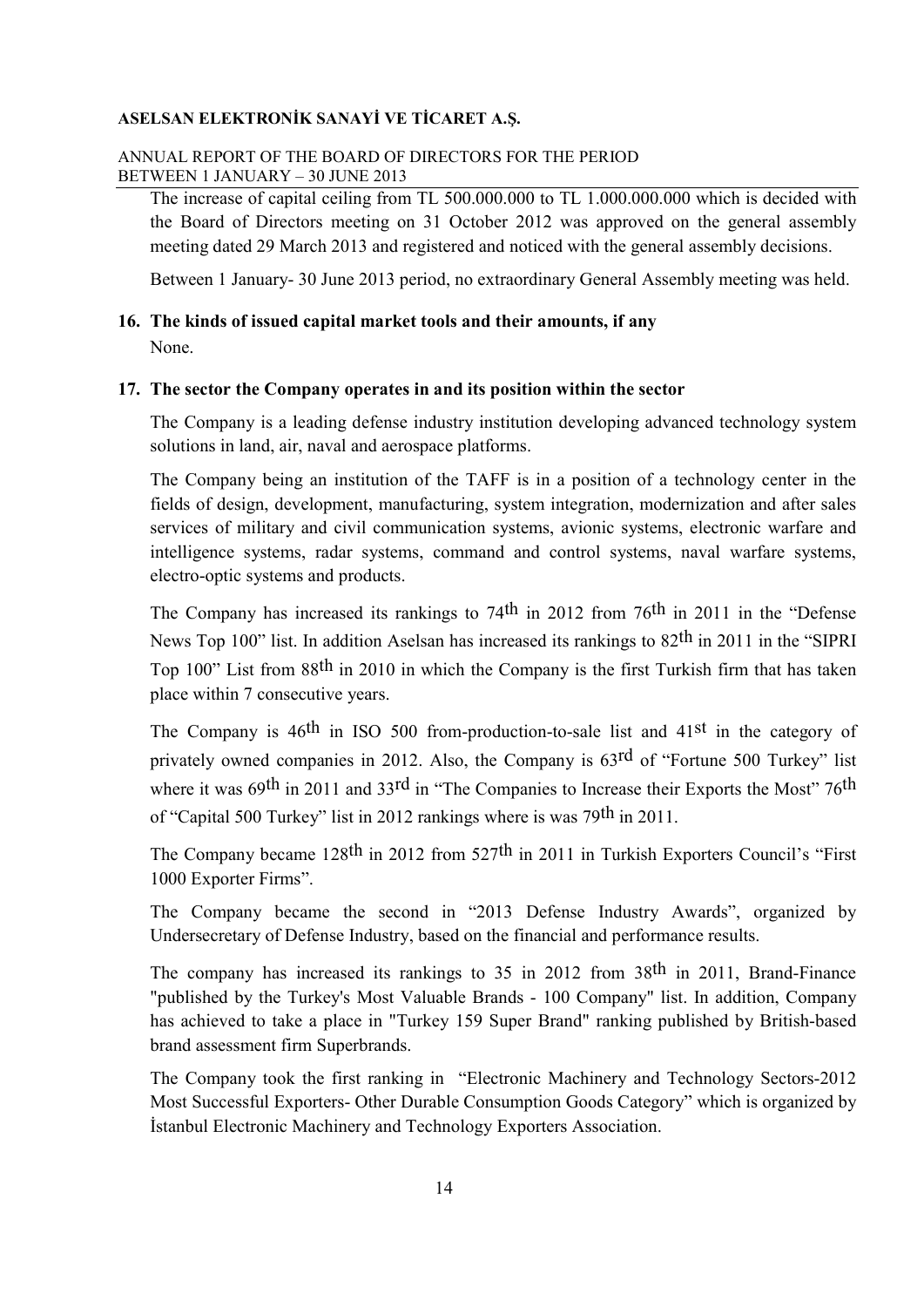## ANNUAL REPORT OF THE BOARD OF DIRECTORS FOR THE PERIOD BETWEEN 1 JANUARY – 30 JUNE 2013

The Company is 11<sup>th</sup> in the research of Bloomberg Businessweek Turkey and Realta Consultancy amongst 96 Universities: "Most Anticipated 50 Companies".

#### **18. Progress in invesments, and degree of incentive utilization if any**

#### **Progress in investments**

Directing the Company resources to profitable fields with high added value where advanced technology is used is anticipated in the first place by considering the global tendencies, technological developments and the actual and prospective requirements of all customers in particular the Turkish Armed Forces. The investments in the Company are realized by considering the technological plans, strategic plans and project requirements. Below are the leading investments in scope of these:

- A new facility investment is being made in the field of Radar and Electronic Warfare in Ankara province, Gölbaşı district. The construction works continue pursuant to the project plan and the activities are planned to be initiated in the second half of the year 2014. Upon the realization of this investment in scope of a structural growth, the product range of engineering, production, test and logistics support services in the field of Radar and Electronic Warfare shall be extended.
- Investments to meet the infrastructure and equipment requirements to be used with the R&D projects within the year are being carried out in compliance with the investment plan prepared pursuant to the efficient resource utilization principle.

## **Degree of incentive utilization if any**

The 1501 Industrial R&D Projects Support Programme has been formed in order to encourage the R&D operations of the companies creating added values at company level and to contribute to the enhancement of the R&D ability of the Turkish industry by this means. Within this scope, applications were filed to The Scientific and Technological Research Council of Turkey (TÜBĐTAK) for 93 projects and the projects found appropriate for the incentive benefited from the allocated incentive amount.

5 new projects within the scope of 1511-Prioritized fields research Technologies development and innovation program were signed in 2013 and started being executed.

The 1007 Public Institutions R&D Project Support Program has been formed in order to meet the requirements of the Public Institutions with R&D or to support the projects aimed at solving their problems. In scope of this support, 4 R&D projects have been completed and 4 R&D projects are still ongoing.

Within the scope of the European Commission  $7<sup>th</sup>$  Cooperation Framework Programs, 2 integration projects were executed and went into effect in 2011 and 1 project which was initiated in 2008 was completed in June 2012 with success. In the "Circulation of the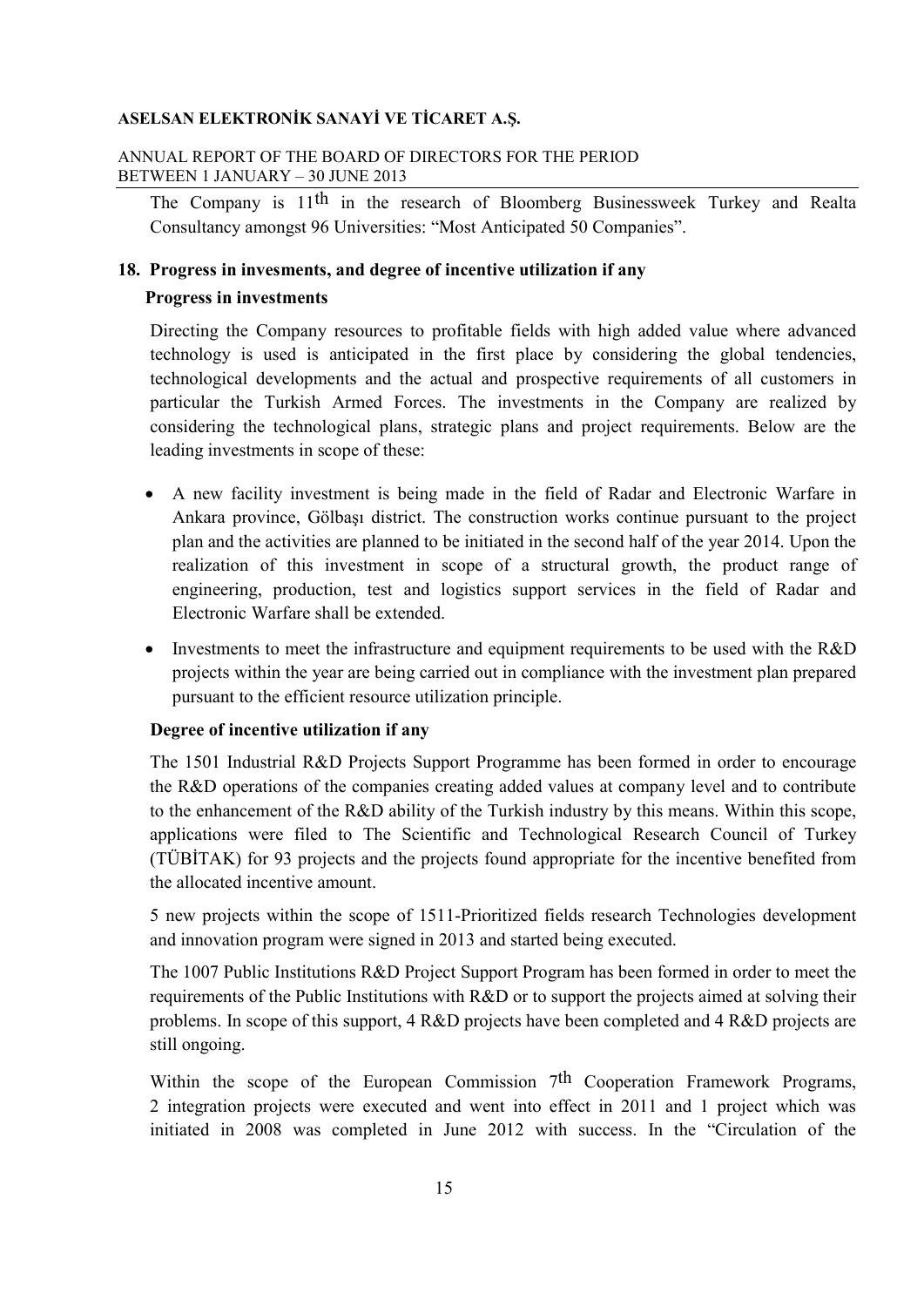## ANNUAL REPORT OF THE BOARD OF DIRECTORS FOR THE PERIOD BETWEEN 1 JANUARY – 30 JUNE 2013

Researchers, Return Grants; Individual Support Private Programme" within the scope of the European Commission 7th Cooperation Framework Programmes, incentive applications for 4 projects were accepted and implied in the years 2010 and 2011. The support process of the 3 projects have been initiated as of July 2010 by EUREKA-International Industrial R&D Projects Support Program where market oriented projects for developing products and processes to be commercialized in short term are supported. Within the financial support mechanism for the European Commission nominee and potential nominee countries, namely IPA - Instrument for Pre-accession Assistance, 1 out of 2 border security projects was executed at the end of 2010 and the other was executed in March 2012 and came into effect.

20 projects were executed in the year 2011, 2012, 2013 and came into effect within the SAN-TEZ R&D support programme aimed at supporting the postgraduate and/or doctorate thesis works which shall contribute to increasing the competitiveness in international markets by means of commercializing the scientific studies at the universities and institutionalizing the University - Industry cooperation.

Expenses regarding the foreign market research travels realized with respect to the products and the foreign office expenses are used up by the rate and amount of subsidies implemented within the scope of Governmental Grants for Export.

Within the Decision Regarding the Governmental Grant in Investments, there are 4 Investment Incentive Certificates taken from the Turkish Republic Prime Ministry Undersecretariat for Treasury General Directorate of Incentives and Implementation. With such incentive certificates, VAT exemption and customs tax exclusion are utilized. VAT exemption is applied in domestic and foreign purchases and customs tax exemption is used in foreign purchases.

Income tax withholding incentive, insurance premium support, stamp tax exemption and R&D discount are utilized within the scope of the Law numbered 5746. Income tax withholding incentive, insurance premium support and stamp tax exemption are utilized by being calculated over the salaries of the R&D personnel and not being paid to the relevant institution and the R&D discount is utilized by means of applying a discount on the corporate tax return.

**19. Comments including the qualities of the production units of the company along with the capacity utilization rates and their developments, general capacity utilization rate, developments in the manufacturing of the products and services which are subjects of activity, amounts, quality, circulation and the prices compared with the previous period figures** 

The capacity utilization rate for the period between 1 January - 30 June 2013 was realized at the level of 95%.

Substantial part of the production is realized as order based production. R&D activities are carried out for the products designed to be tailored for the customer requirements and the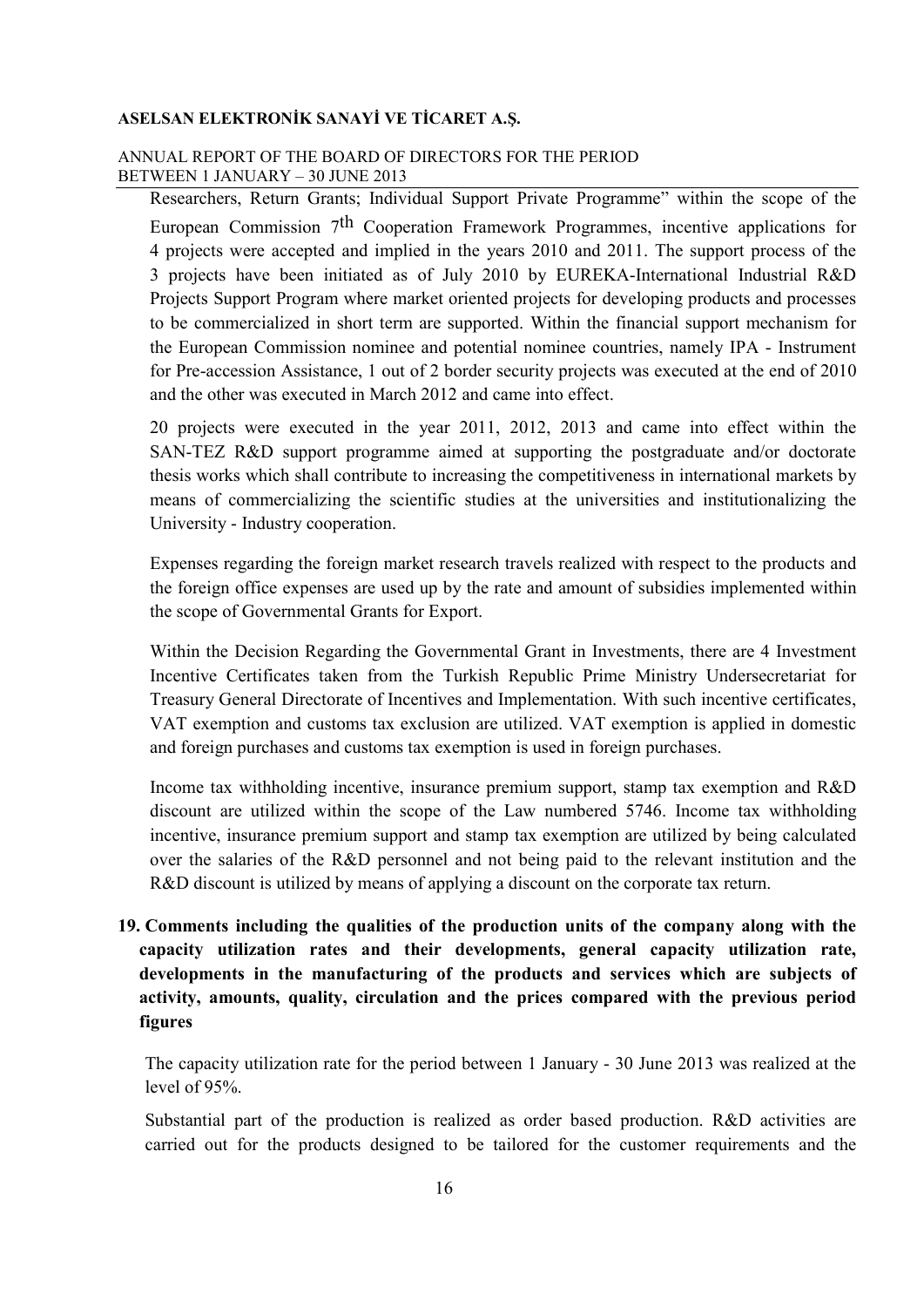## ANNUAL REPORT OF THE BOARD OF DIRECTORS FOR THE PERIOD BETWEEN 1 JANUARY – 30 JUNE 2013

qualities of the system and products alone with their quantities and prices may be subject to change. Upon the usage of Enterprise Resource Planning (ERP) system, the production processes have been managed more efficiently.

# **20. The prices, sales revenues, sales conditions of the products and services which are subjects of activity with their improvements within the year, developments in the yield and productivity parameters and the reasons of the substantial changes in these compared to the previous years**

The Company carries out its operations in the basic fields of: "Communication and Information Technologies", "Defense System Technologies", "Radar, Electronic Warfare and Intelligence Systems" and "Microelectronics Guidance and Electro-Optics."

The Company's project revenues comprise, according to the relevant sales agreement terms and conditions, order based production, mass production product sales, services, commodities and progress billing sales. Sales terms and conditions are subject to change as for the respective agreements.

As of 30 June 2013, the use of capacity was approximately 95%.

As for the consolidated net sales amount of the Group realized during the period 1 January – 30 June 2013, TL 768 Million of this realized as the domestic sales and TL 213 Million of it realized as the foreign sales.

**21. The basic ratios regarding profitability and liabilities, as calculated on the basis of the financial statements, sales, efficiency, income generation capacity, profitability and liabilities/equity ratios in comparative basis with prior period and information about other matters and future expectations and risks that has been prepared in accordance with Capital Markets Board Communiqué Series:II and No:14.1** 

| <b>BASIC RATIOS / CONSOLIDATED BALANCE</b><br><b>SHEET</b>                                                                       | 30 June<br>2013 | 31 December<br>2012 |
|----------------------------------------------------------------------------------------------------------------------------------|-----------------|---------------------|
| Current Ratio (Current Assets/Current Liabilities)                                                                               | 2,20            | 2,50                |
| Liquidity Ratio (Cash and Cash Equivalents+Financial<br>Investments+Trade Receivables+Other Receivables<br>/Current Liabilities) | 0.92            | 1,18                |
| Equity /Total Liabilities                                                                                                        | 0,38            | 0,38                |
| <b>Current Liabilities/Total Liabilities</b>                                                                                     | 0,26            | 0,23                |
| Non-Current Liabilities/Total Liabilities                                                                                        | 0,36            | 0,39                |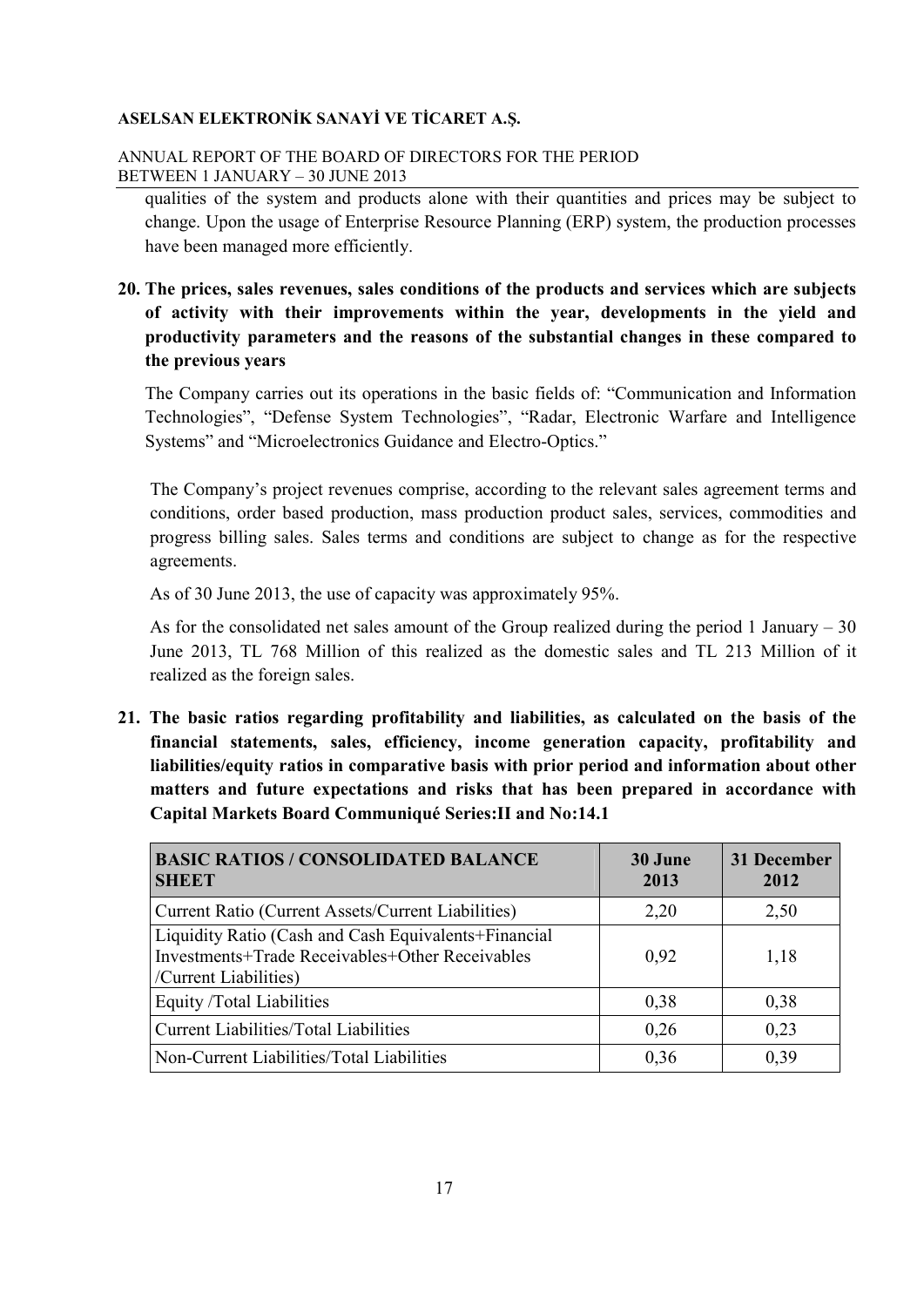## ANNUAL REPORT OF THE BOARD OF DIRECTORS FOR THE PERIOD BETWEEN 1 JANUARY – 30 JUNE 2013

| <b>BASIC RATIOS / CONSOLIDATED PROFIT TABLE</b>                  | <b>30 June 2013</b> | 31 December<br>2012 |
|------------------------------------------------------------------|---------------------|---------------------|
| <b>Operating Profit/Sales Revenue</b>                            | 0.25                | 0.27                |
| Profit for the Period (Parent Company Shares) / Sales<br>Revenue | 0,10                | 0,23                |

As of June 2013, based on Group's financial statements prepared in accordance with the Communique Series II, No:14.1 "Communiqué on Capital Market Financial Reporting Standards" issued by Capital Market Board, the net sales amount has increased 23% compared to the same period of prior year. The profit for period amounts to TL 100 Million, with a decrease of 46%. Shareholders equity has increased by 2% compared to December 2012. The liabilities of the Group are mainly consist of the long term order advances received. The Group's liquidity ratio is above the acceptable levels.

# **22. Measures planned to be taken to improve the financial structure of the company**

The Group and the Company, as for their annual budgets and implementations for the period 2012 - 2014, have adopted the principles as the basis to take care of savings in all kinds expenditures, to closely follow up the advances and receivables, to pay attention to the proportion of the term and currency in purchasing and sales agreements with the risk status of the domestic/foreign sellers.

USD 40 Million portion of the credit line allocated to the company by the decision of Defense Industry Executive Committee in order to finance the Gölbaşı investment was used in the third quarter of 2011 while USD 25 Million of the second portion amounting to USD 47 Million was used in March 2013 and USD 22 Million is planned to be used in 2014.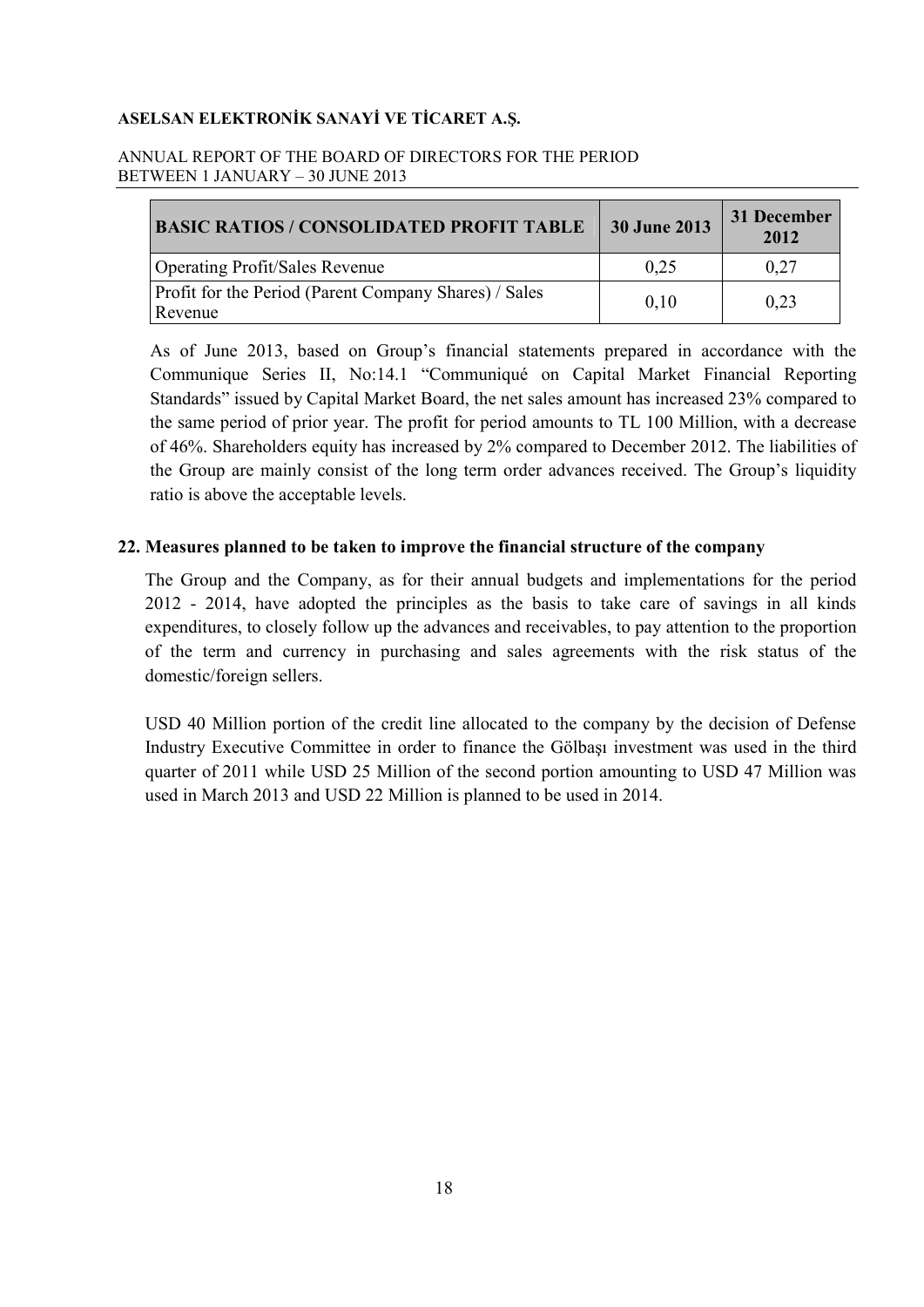## ANNUAL REPORT OF THE BOARD OF DIRECTORS FOR THE PERIOD BETWEEN 1 JANUARY – 30 JUNE 2013

# **23. Changes in the top management within the period and the names and surnames of the ones who are on duty and their professional experience**

Changes in the top management within the period 1 January  $-$  30 June 2013 and information regarding the ones on duty are given in the below table.

| ASELSAN A.Ş. LIST OF SENIOR EXECUTIVES ON DUTY |                                   |                                  |                        |  |
|------------------------------------------------|-----------------------------------|----------------------------------|------------------------|--|
| $\bf No$                                       | <b>Name Surname</b>               | Duty                             | Date of<br>Appointment |  |
| 1                                              | Necmettin BAYKUL                  | Chairman/Managing Member         | 29 March 2013          |  |
| $\overline{2}$                                 | Erhan AKPORAY                     | Vice Chairman / Managing Member  | 31 March 2011          |  |
| 3                                              | Cumhur Sait Şahin<br><b>TULGA</b> | Member of the Board of Directors | 29 March 2013          |  |
| $\overline{4}$                                 | Lamia Zeynep ONAY                 | Member of the Board of Directors | 29 March 2013          |  |
| 5                                              | Halil SARIASLAN                   | Member of the Board of Directors | 29 March 2013          |  |
| 6                                              | Hasan CANPOLAT                    | Member of the Board of Directors | 16 May 2013            |  |
| $\overline{7}$                                 | Orhan AYDIN                       | Member of the Board of Directors | 16 May 2013            |  |
| 8                                              | Mustafa Murat ŞEKER               | Member of the Board of Directors | 16 May 2013            |  |
| 9                                              | Murat ÜÇÜNCÜ                      | Member of the Board of Directors | 16 May 2013            |  |
| 10                                             | Cengiz ERGENEMAN                  | CEO/President                    | 02 January 2006        |  |
| 11                                             | <b>Ahmet DEMİR</b>                | <b>CEO/Vice President</b>        | 01 February 2005       |  |
| 12                                             | Özcan KAHRAMANGİL                 | Division CEO/Vice President      | 05 January 2006        |  |
| 13                                             | <b>Faik EKEN</b>                  | Division CEO/Vice President      | 21 January 2006        |  |
| 14                                             | Fuat AKÇAYÖZ                      | Division CEO/Vice President      | 01 February 2006       |  |
| 15                                             | Ergun BORA                        | Division CEO/Vice President      | 01 January 2008        |  |

# **24. Total amounts of the financial benefits such as attendance fee, remuneration, premium, bonus payments, share profit provided to the managing members and senior executives**

The total amount of the remuneration and similar benefits paid to the senior executives by the Company as for the period 30 June 2013 is TL 2.225.164. (30 June 2012: TL 2.131.572). A monthly payment of net TL 2.200 is effected to the Member of the Board of Directors and Managing Members.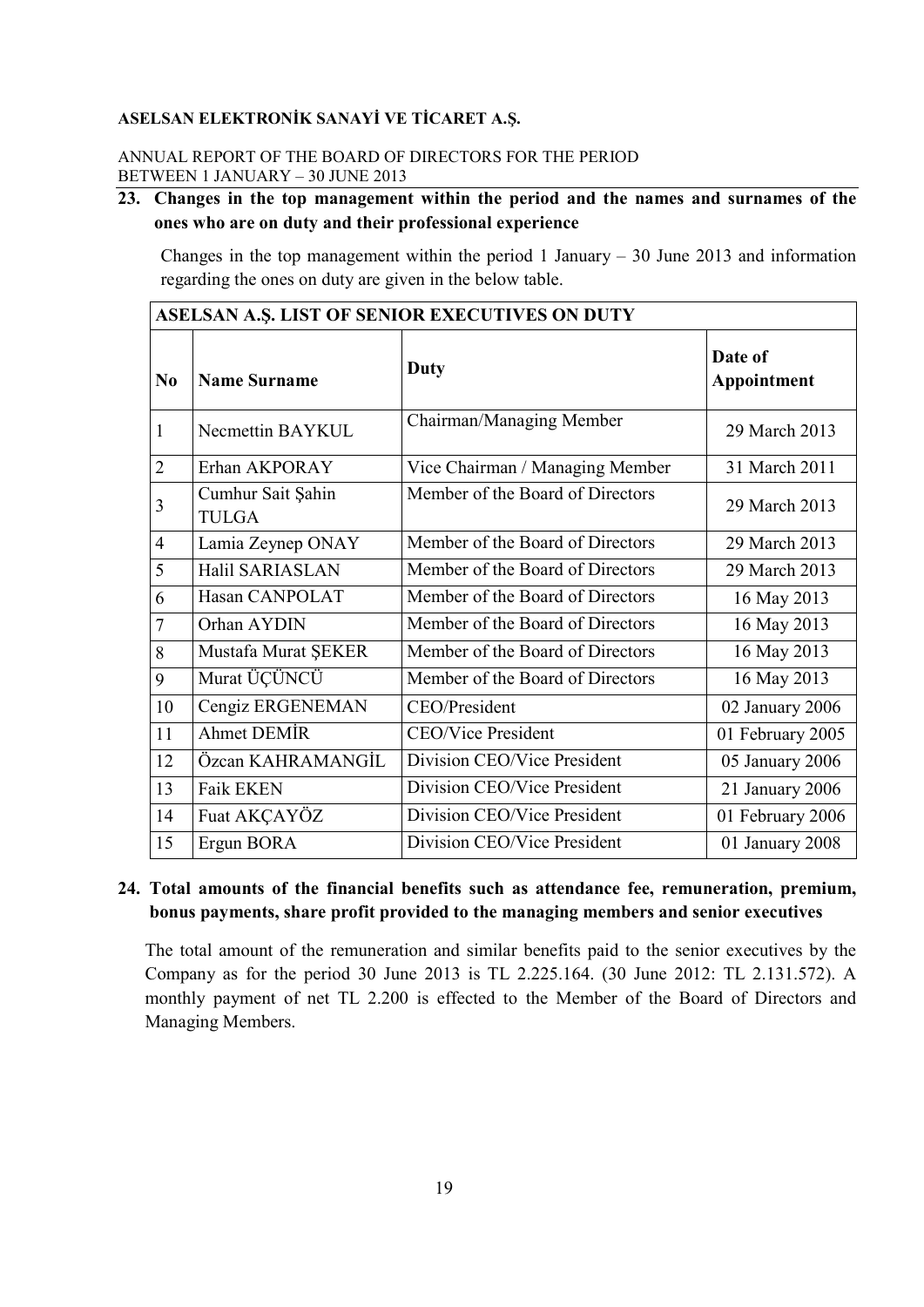## ANNUAL REPORT OF THE BOARD OF DIRECTORS FOR THE PERIOD BETWEEN 1 JANUARY – 30 JUNE 2013

**25. Information regarding the allowances granted to the managing members and the senior executives with the travel, accommodation and representation expenses and financial benefits in kind, insurances and total amounts of the similar guarantees** 

Information regarding the domestic and foreign allowances, travel, accommodation and representation expenses and financial benefits in kind and total amounts of insurances granted to the senior executives and members of the board of directors of the Company for the year 2012 and 2013 are summarized as follows:

|                        | January-June 2013 (TL)                                       |         | January-June 2012 (TL) |                     |
|------------------------|--------------------------------------------------------------|---------|------------------------|---------------------|
|                        | <b>Senior</b>                                                |         | <b>Senior</b>          |                     |
| <b>Executives -</b>    |                                                              |         | <b>Executives -</b>    | <b>Other Senior</b> |
|                        | <b>Other Senior</b><br><b>Member</b> of<br><b>Executives</b> |         | <b>Member</b> of       | <b>Executives</b>   |
|                        | the Board of                                                 |         | the Board of           |                     |
|                        | <b>Directors</b>                                             |         | <b>Directors</b>       |                     |
| <b>Travel Expenses</b> | 14.529                                                       | 98.244  |                        | 171.609             |
| <b>Entertainment</b>   |                                                              |         |                        |                     |
| <b>Expenses</b>        |                                                              | 13.480  |                        |                     |
| <b>TOTAL</b>           | 14.529                                                       | 111.724 |                        | 171.609             |

|                            | January-                       | January-         |
|----------------------------|--------------------------------|------------------|
|                            | <b>June 2013</b>               | <b>June 2012</b> |
|                            | $\ket{\mathrm{TL}}$            | TL)              |
|                            | <b>Health Insurance Amount</b> |                  |
| <b>Senior Executives -</b> |                                |                  |
| <b>Member of the Board</b> |                                |                  |
| of Directors               | 599                            | 669              |
| <b>Other Senior</b>        |                                |                  |
| <b>Executives</b>          | 5.940                          | 5.687            |
| <b>TOTAL</b>               | 6.539                          | 6.356            |

The expenses of 2012 involves the insurances paid for the audit committee. However, the expenses of 2013, since their services have ended as of the regular General Assembly held on 29 March 2013, involves the insurances expenses for the first three months.

# **26. Personnel and workers turnover, collective agreement implementations, rights and benefits provided to the personnel and workers**

The Group recruited a total number of 187 people as the personnel including nominated engineers, temporary personnel, disabled and terror-stricken personnel during the period 1 January - 30 June 2013 and the number of people quit for the same period is 81.

The rights and benefits provided to the personnel by the Company are bonus payments, meal allowances, marriage benefits, maternity benefits, death allowances, transportation, private health insurance, childcare and kindergarten benefits.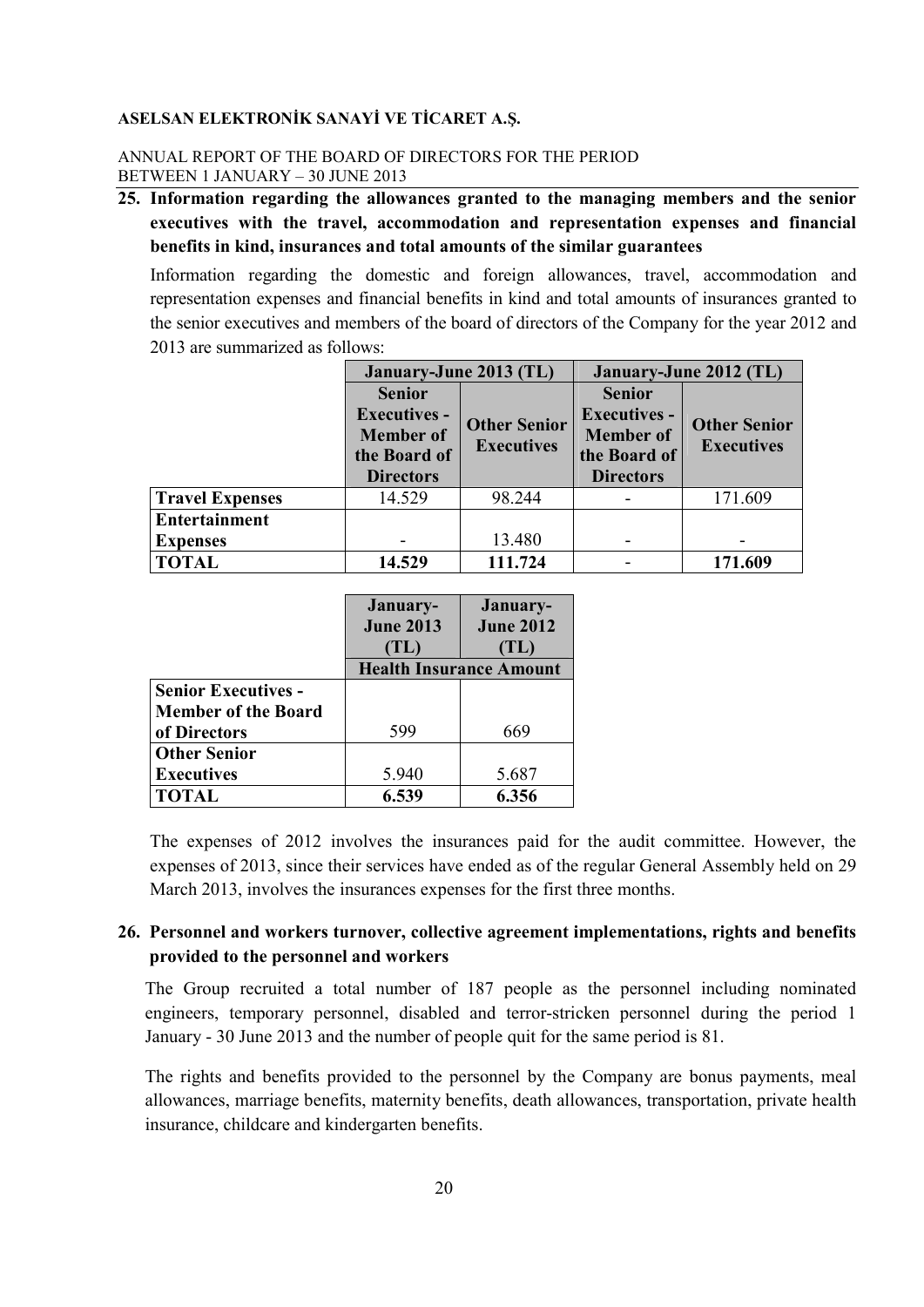#### ANNUAL REPORT OF THE BOARD OF DIRECTORS FOR THE PERIOD BETWEEN 1 JANUARY – 30 JUNE 2013

 The average number of personnel employed by the Group as of 30 June 2013 is 5.301 (31 December 2012: 5.088).

There is no collective bargaining agreement in the Company.

## **27. Information regarding the donations realized within the year and social responsibility**

There is no donations made by the Group between the period 1 January- 30 June 2013.

In May 2013, Republic of Turkey Ministry of Health, Public Health Agency of Turkey Institution had given the Company a plaquet named "Baby Friendly Workplace" because of fulfilling the criteria for the promotion of breastfeeding and babies receive breast milk. In addition, a tree has been planted for each new personnel since the beginning of 2013.

#### **28. The Existence of Organizations outside the Center**

 -Branch in Republic of South Africa; Pretoria -Office in United Arab Emirates; Abu Dhabi

# **29. Information regarding the shares of the companies subject to consolidation in the parent company**

There is no cross ownership relation between the companies subject to consolidation (MİKES) and AselsanNet) and the Company.

# **30. As for the preparation process of the consolidated financial statements; comments with respect to the principal factors of the internal audit, internal control and risk management systems of the Group and opinion of the managing body**

The controls are carried out by the Internal Audit and Assessment Board (IAAB), Audit Committee and members of the Board of Auditors within the parent company in order to minimize the substantial error risk on the financial statements of the Group. IAAB and Audit Committee carry out their duties independent from each other but within the direction of common objectives and targets by means of maintaining an internal control system which provides required controls in matters such as the reliability of the financial reporting system, the efficiency of the activities in order to eliminate the operational risks and compliance with the law. Furthermore, the efficiency and sufficiency of the internal control are supported with the directives in effect.

In order to determine the potential risks which may affect the Company and to govern them, in 2012 a Committee for Early Determination and Management of Risks was established. The committee meets on a periodical basis and reports in every two months to the Board of Directors.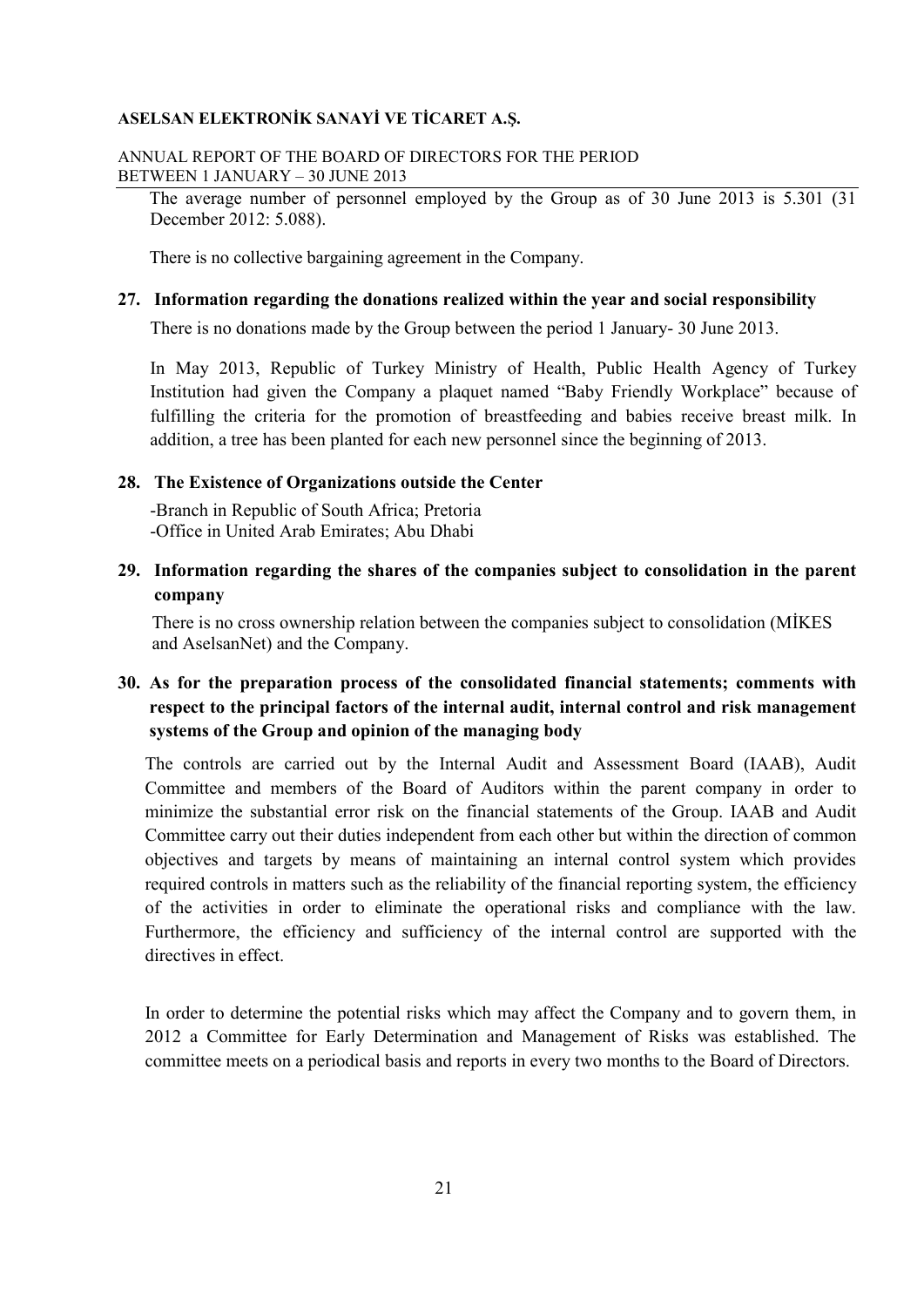## ANNUAL REPORT OF THE BOARD OF DIRECTORS FOR THE PERIOD BETWEEN 1 JANUARY – 30 JUNE 2013

# **31. Direct and indirect affiliates of the Company and information regarding the share ratios**

The affiliated partnerships, subsidiaries subject to joint management and affiliates of the Group recorded as financial investments with their participation ratios and amounts are as follows;

| <b>Company Name</b>                                |        | 30 June 2013 |
|----------------------------------------------------|--------|--------------|
|                                                    |        | (TL)         |
| Aselsan Baku                                       | 100    | 3.059.234    |
| Roketsan A.S.                                      | 14,897 | 5.141.213    |
| Mikroelektronik Ar-Ge Tasarım ve Ticaret Ltd. Şti. | 85     | 624.714      |
| Aspilsan A.S.                                      |        | 147.462      |
| Havaalanı İşletme ve Havacılık End. A.Ş.           | 0,051  | 86.953       |
| Kazakhstan Aselsan Engineering LLP                 | 49     | 388.023      |
| IGG Aselsan Integrated Systems LLC                 | 49     | 42.837       |
| Aselsan Middle East PSC LTD                        | 49     | 2.527.126    |
| TOTAL                                              |        | 12.017.562   |

The above mentioned investments of the shares valuing TL 12.017.562 which are ready to be sold and which do not have quoted market value and of which the realistic value cannot be reliably estimated due to the reason that the estimated value ranges are wide and that the probabilities related to the estimated values cannot be measured reliably and which are not traded in the stock exchange

# **32. Information regarding the Company's own shares acquired by itself**

No such event occurred within the activity period.

**33. Comments with respect to the private audit and governmental audit realized within the activity period**

No private or govermental audit was realized at the Companys within the activity period.

**34. Information regarding the lawsuits filed against the Company which would have an impact on the financial status and activities of the Group and their probable outcomes** 

The lawsuits and execution proceedings filed by or against the Group as of 30 June 2013 are summarized below:

|    | <b>Explanation</b>                                         | <b>30 June 2013</b><br>(TL) |
|----|------------------------------------------------------------|-----------------------------|
| a  | Ongoing lawsuits filed by the Group                        | 4.563.988                   |
|    | Execution proceedings carried on by the Group              | 3.403.848                   |
|    | All types of ongoing lawsuits filed against the Group      | 831.568                     |
| d  | Lawsuits finalized in favor of the Group within the period | 60.628                      |
| e. | Lawsuits finalized against the Group within the period     |                             |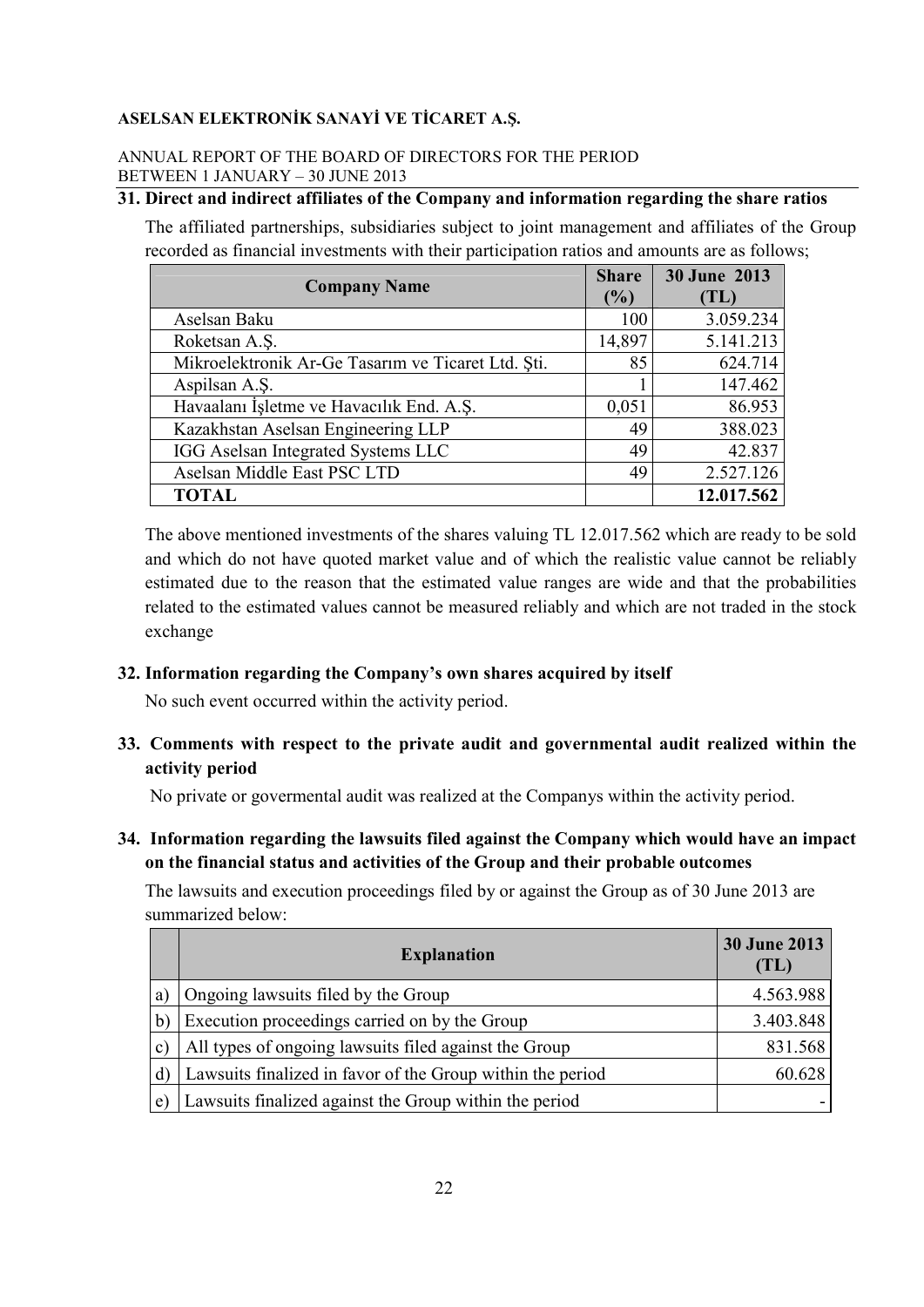## ANNUAL REPORT OF THE BOARD OF DIRECTORS FOR THE PERIOD BETWEEN 1 JANUARY – 30 JUNE 2013

**35. Comments with respect to the administrative and judicial sanctions applied to the company and the managing members due to the acts contrary to the legislation provisions**

No penalties with substantial amounts were paid in 2013 by the Group.

**36. If it is an affiliate company, the legal transactions carried out in favour of the parent company or its affiliate with the parent company, with an affiliate company connected to the parent company with the direction of the parent company and all other measures taken or avoided to be taken in favour of the parent company or its affiliate in the previous activity year**

No such event occurred within the activity period.

**37. If it is an affiliate company, whether any counter performance was realized for each legal transaction according to the known status and conditions at the time the legal transaction mentioned in article 33 was realized or at the time the measures were taken or avoided to be taken and whether the company incurred losses due to the taken or avoided measure and if the company incurred losses to observe whether this was equalized or not**

No such event occurred within the activity period.

**38. The determination and management assessment with respect to the Company's unpaid capital or whether the Company is deeply in debt** 

No such event occurred in the Company within the activity period.

**39. The status of owning directly or indirectly five, ten, twenty, twenty five, thirty three, fifty, sixty seven or one hundred percent of the shares representing the capital of an equity company or in the event that the proportions go below these percentages and ground for this**

No such event occurred in the Company within the activity period.

### **40. Related Party Transactions**

The detailed information is disclosed as Note: 17 of the condensed consolidated financial statements as of 30 June 2013.